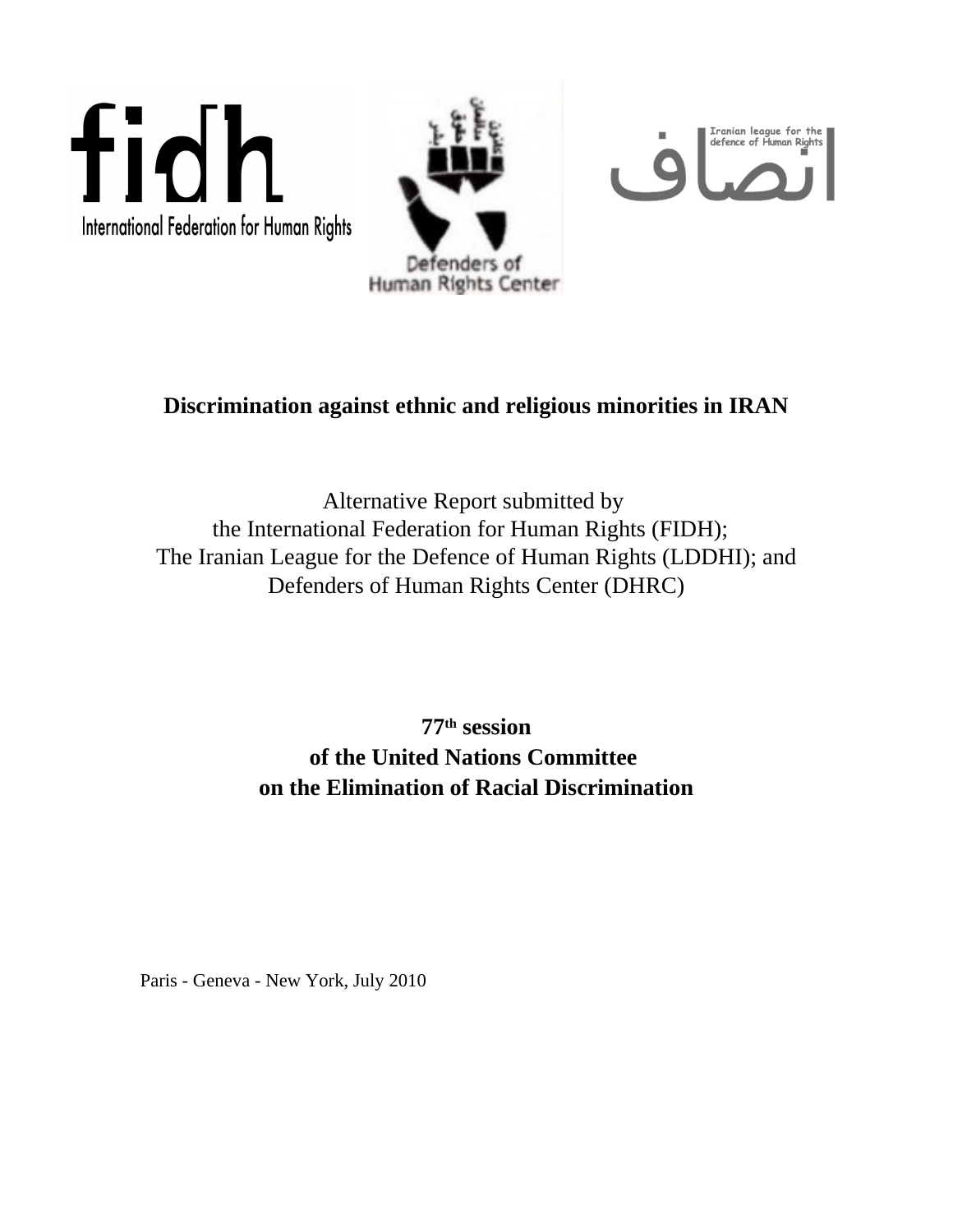| Preamble                                    | 3  |
|---------------------------------------------|----|
| Introduction                                | 4  |
| <b>Legalised Discrimination</b>             | 5  |
| The Constitution                            | 5  |
| The Civil Code                              | 8  |
| Islamic Penal Code (IPC)                    | 9  |
| <b>Selection Law</b>                        | 10 |
| <b>Employment and Education Regulations</b> | 11 |
| Ethnic minorities                           | 13 |
| Arabs                                       | 14 |
| Azeris                                      | 16 |
| <b>Baluchis</b>                             | 18 |
| Kurds                                       | 20 |
| Religious minorities                        | 22 |
| Baha'is                                     | 23 |
| Christians                                  | 25 |
| Sunni Muslims                               | 27 |
| Sufis                                       | 30 |
| Others                                      | 32 |
| <b>Conclusions and Recommendations</b>      | 33 |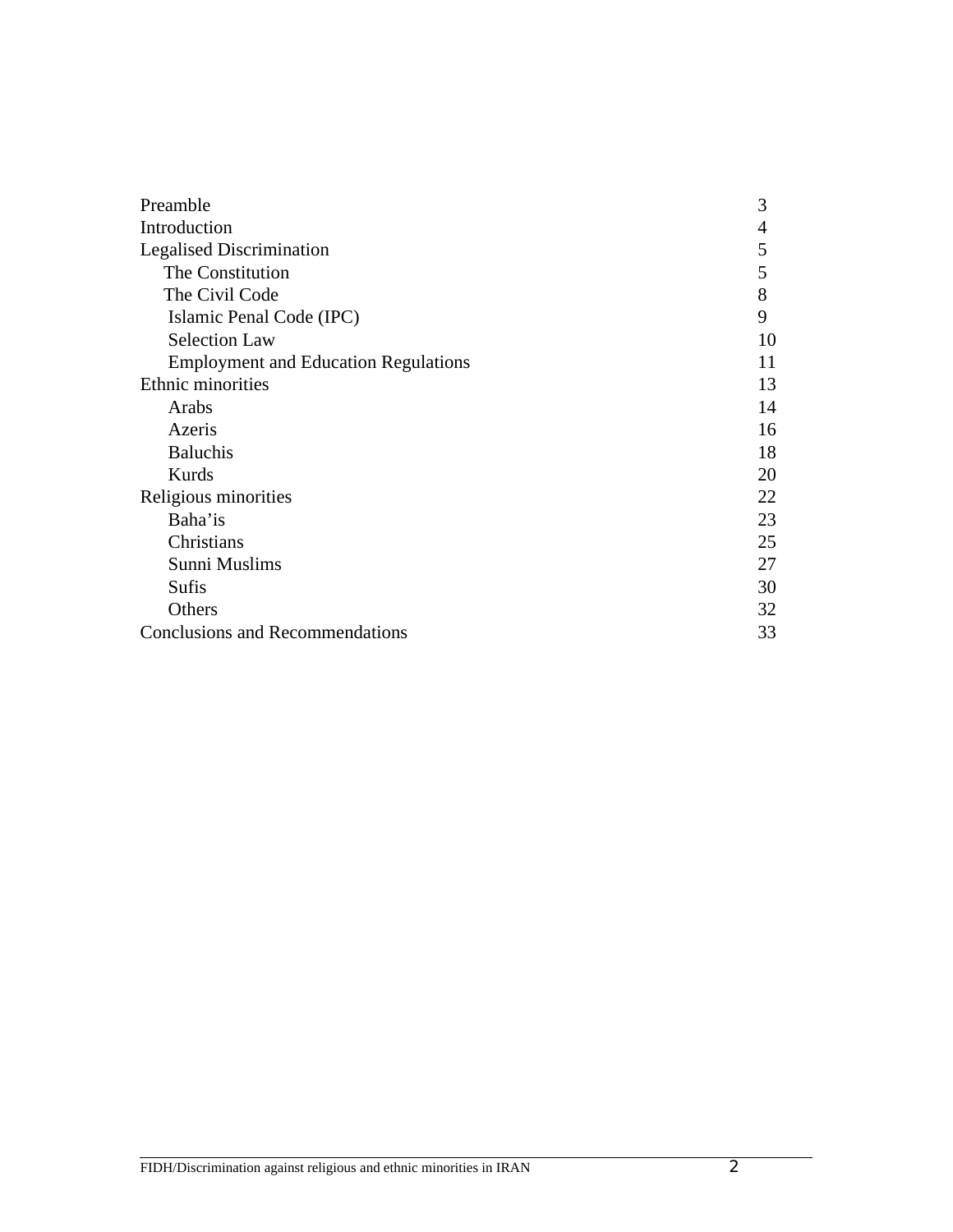# **Preamble**

In 2003, in its concluding observations concerning the Islamic Republic of Iran, the United Nations Committee on the Elimination of Racial Discrimination made several recommendations to the Islamic Republic for its next periodic report,<sup>[1](#page-2-0)</sup> namely to:

- provide an estimate of the demographic composition of the population;
- consider reviewing the definition of racial discrimination contained in its domestic law (i.e. Article 19 of the Constitution) in order to bring it into full conformity with article 1, paragraph 1, of the Convention;
- include more information in its next periodic report concerning the measures it has adopted to enable persons belonging to minorities to have adequate opportunities to learn their mother tongue and to have it used as a medium of instruction;
- ensure that all persons enjoy their right to freedom of thought, conscience and religion, without any discrimination based on race, colour, descent or national or ethnic origin, in accordance with article 5 (d) of the Convention;
- permit students of different origins to register in universities without being compelled to state their religion;
- consult with organisations of civil society working in the area of combating racial discrimination during the preparation of the next periodic report.

In spite of those recommendations, the eighteenth and nineteenth periodic reports of the Islamic Republic of Iran have either failed to address those issues or attempted to gloss over the stark realities.

The International Federation for Human Rights (FIDH), the "Iranian League for the Defence of Human Rights" (LDDHI) and the Defenders of Human Rights Center (DHRC) wish to take this opportunity to highlight the deteriorating discriminatory treatment of members of ethnic groups and religious minorities and to demonstrate that the Islamic Republic of Iran has not fulfilled any of the above recommendations. This presentation will not touch upon the last recommendation, simply because the eighteenth and nineteenth periodic reports self-evidently have not indicated any consultation with civil society organisations.

<span id="page-2-0"></span><sup>1</sup> CERD/C/63/CO/6, 10 December 2003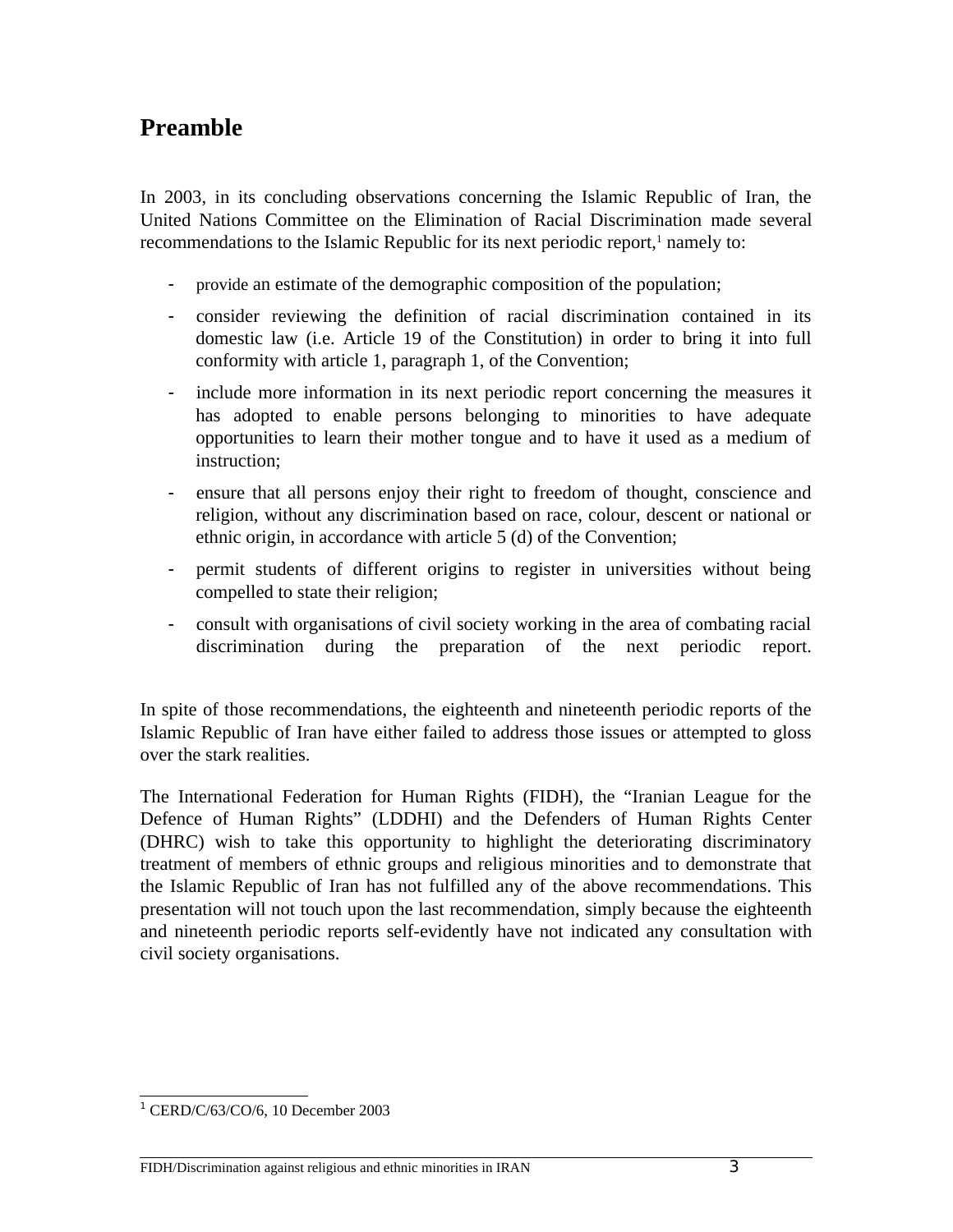## **Introduction**

A general outline of principles of governance in the Islamic Republic of Iran is essential in order to fully understand the roots of the severe discriminations that religious minorities, ethnic groups as well as the entire population suffer in Iran.

The basic and decisive theory on which the Islamic Republic of Iran is founded is that divine law is the unique source of legitimacy and political authority - a fully fledged theocracy. Divine law in this sense, however, is even much more narrowly interpreted. It is tantamount to the canonical beliefs of a relatively very small group of clerics within the Twelfer Ja'afari School of Shi'a that adheres to the concept of "*Velayat-e Faqih.*" *[2](#page-3-0)*

This concept that Ayatollah Khomeini formulated contends that during the period of waiting for the reappearance of the Twelfth Imam of the Shi'a, one Shi'a canonist, in his capacity as the worldly representative of the Absent  $12<sup>th</sup>$  imam has absolute power and is the sole and uniquely authorised interpreter and enforcer of the divine law - the *Vali* Faqih, in other words the spiritual leader.<sup>[3](#page-3-1)</sup> Thus, he exerts control over all aspects of civil and political society. The State itself is conceived as an institution and instrument of the divine will, which is applied through a clerical oligarchy. Hence, divine truth and clerical authority are identical.

Article 110 of the Constitution lists all the powers granted to the Supreme Leader, appointed by his peers for an unlimited duration. The Spiritual Leader exercises his control over the judiciary, the army, the police, the radio, and the television. Furthermore, he also controls the president and the parliament, i.e. institutions elected by the people. Under Article 91 of the Constitution, the 12-member Guardian Council has power of veto over all parliamentary legislation. The Guardian Council has six clerical canonist members who have exclusive power to determine the compatibility of the legislations with *shari'a*. The full council, including six civilian jurists, checks and determines the compatibility of parliamentary legislation with the Constitution.<sup>[4](#page-3-2)</sup> Evidently, the Supreme Leader is the final decision maker of all parliamentary legislation.

<span id="page-3-0"></span><sup>&</sup>lt;sup>2</sup> Guardianship of the Islamic canonist

<span id="page-3-1"></span><sup>&</sup>lt;sup>3</sup> Vali Faqih literally means the canonist guardian, who is currently Ayatollah Khamanei.

<span id="page-3-2"></span><sup>&</sup>lt;sup>4</sup> The Supreme Leader appoints the six canonist members. The six jurist members are elected by the Parliament from among nominees put forward by head of the Judiciary, who is also appointed by the Supreme Leader.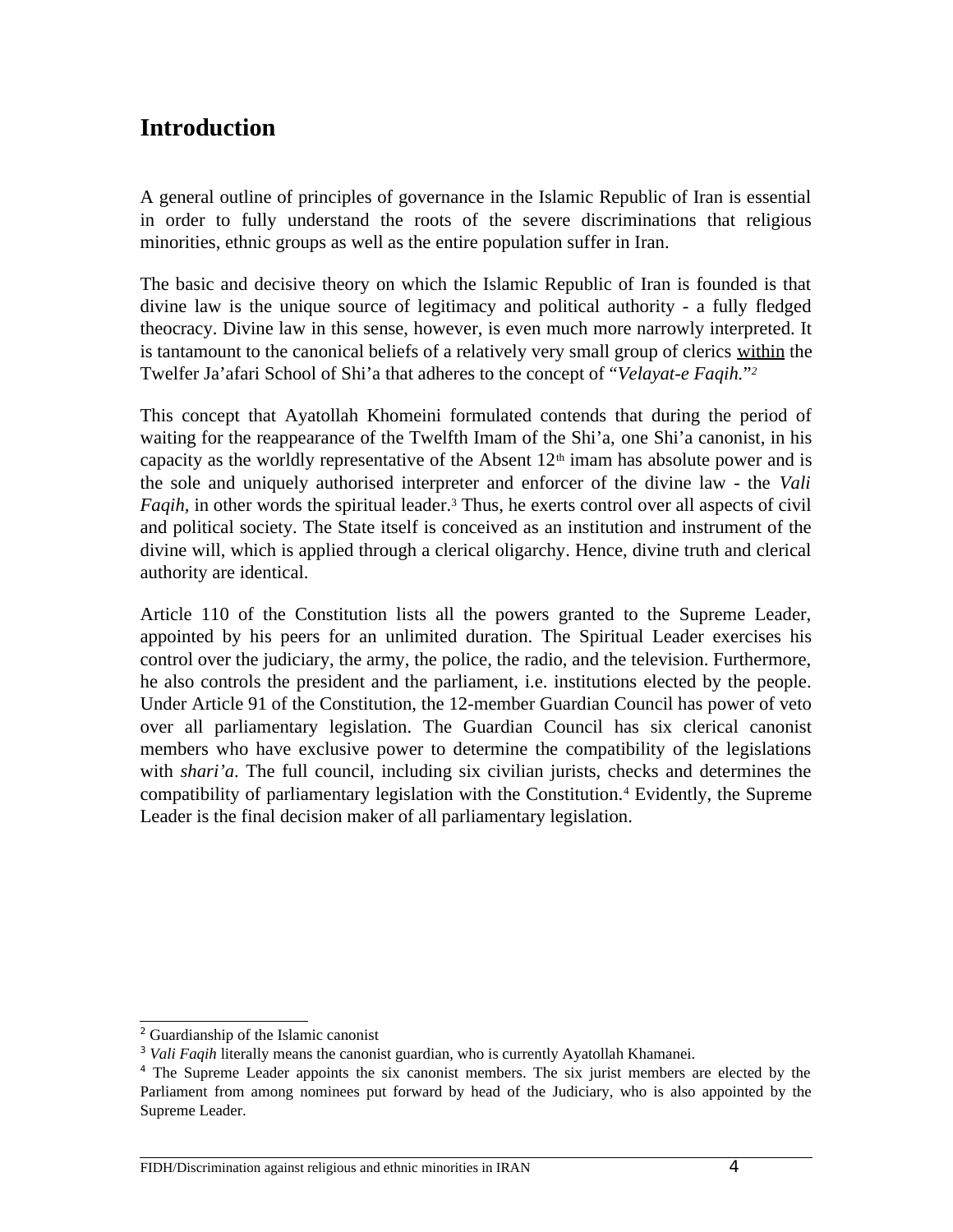### **Legalised Discrimination[5](#page-4-0)**

### **The Constitution**

*"Consequently, discriminatory approach has no effect on the laws, regulations or the current policy makings of the country and nowhere in the rules (including the Constitution or the laws of the Islamic Republic of Iran), can anybody find an example of treating different groups of people in the society based on their racial, ethnic or language differences."[6](#page-4-1)*

The Constitution of the Islamic Republic of Iran has declared Islam and specifically the Twelver Ja'afari School of Shi'a as the official religion of the country (Articles 12). Sunni Muslims are officially given a higher status than other religious minorities. Article 12 accords 'full respect to other schools of Islam, including [five such schools]'. It then stipulates that they are completely free to practise their religious rites and rituals and even recognises the primacy of their canon in courts in regard to inheritance and will, marriage, divorce and provides for the local regulations to be in line with their religion within the frameworks of law, in regions where they constitute the majority of the population.

Contrary to conventional interpretation of Article 12, the Constitution has excluded a number of major Islamic schools, e.g. some of the significant Shi'a schools such as the Isma'ilis, and the Alawites.[7](#page-4-2)

The Constitution stipulates: "*Zoroastrian, Jewish, and Christian Iranians are the only recognized religious minorities, who, within the limits of the law, are free to perform their religious rites and ceremonies and to act according to their own rules in matters of personal affairs and religious education*" (Article 13).[8](#page-4-3)

Evidently, the Constitution has refused to recognise a number of faiths as well, e.g. the Baha'is, and various branches of Sufis. If "other religions" exist but denied their rights, non-believers and atheists do not have the right to exist at all. This pointed and deliberate

<span id="page-4-0"></span><sup>&</sup>lt;sup>5</sup> This section does not claim to offer an exhaustive list of all the discriminatory laws or even all discriminatory provisions of the laws referred to here.

<span id="page-4-1"></span><sup>&</sup>lt;sup>6</sup> Eighteenth and nineteenth periodic reports of the Islamic Republic of Iran, Para 2

<span id="page-4-2"></span><sup>&</sup>lt;sup>7</sup> The English translation of Article 12 available on the website of the Ministry of Foreign Affairs [\(http://www.mfa.gov.ir/cms/cms/Tehran/en/Tourism/Constitution.html\)](http://www.mfa.gov.ir/cms/cms/Tehran/en/Tourism/Constitution.html) has omitted the names of those five Islamic schools, giving the wrong impression that all Islamic schools are recognised. For a more complete translation of Article 12, see: [http://www.iranchamber.com/government/laws/constitution\\_ch01.php](http://www.iranchamber.com/government/laws/constitution_ch01.php) (Note: all links in this report have been accessed in July 2010)

<span id="page-4-3"></span><sup>&</sup>lt;sup>8</sup> Some government sources seem to think that provision is not clear enough and although they admit that other religions do exist, they adamantly emphasise the discrimination practised against their followers: "Of course followers of other religions are not free to propagate their religions." See Home page of Commercial Attaché of the IRI Embassy in Kabul [\(http://www.iranattache-afghan.ir/about-ir/#fgf\)](http://www.iranattache-afghan.ir/about-ir/#fgf)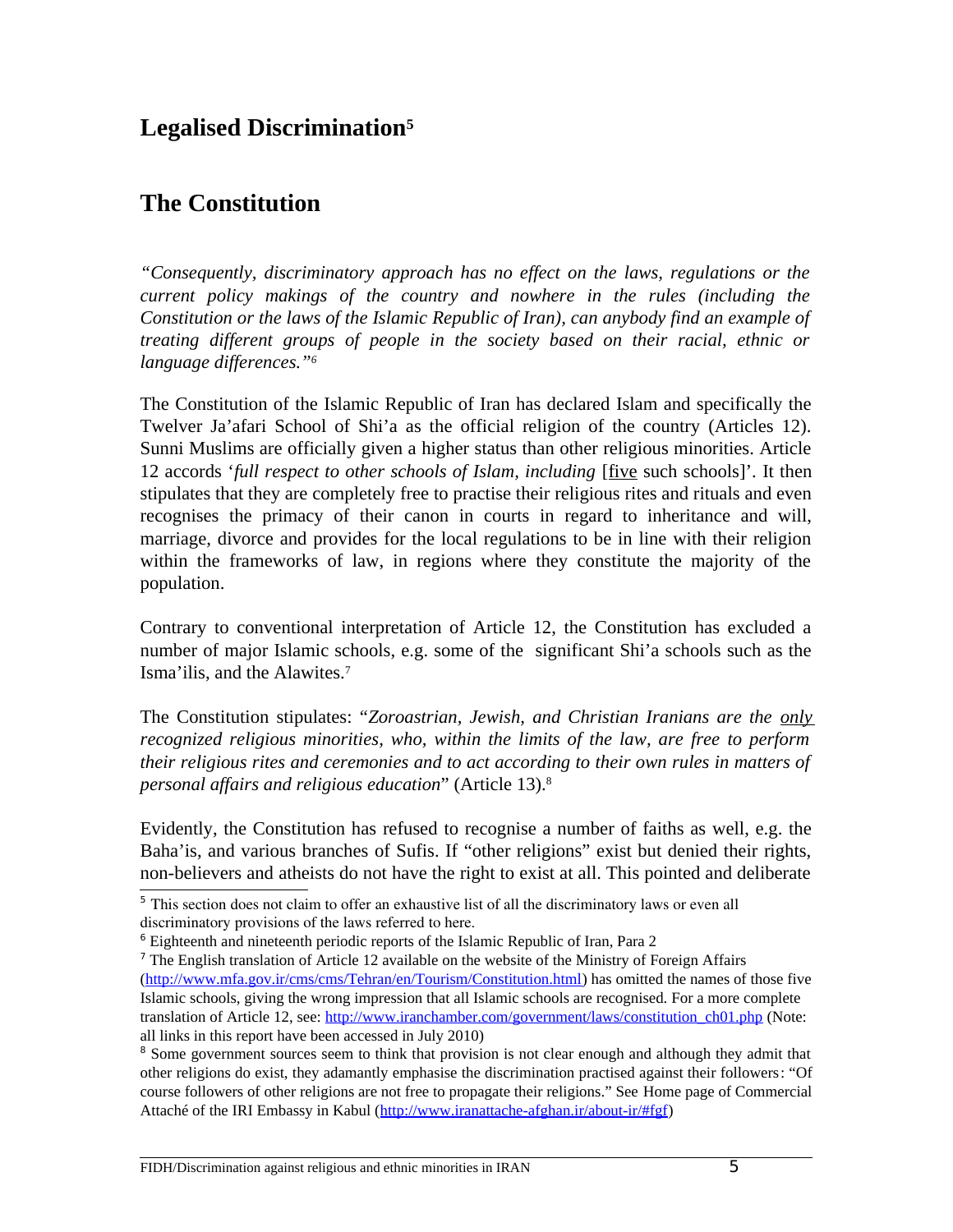refusal to recognise other religions and beliefs is in stark contrast to Article 18 of the International Covenant on Civil and Political Rights to which Iran is a State party. It also contravenes Article 18 of the Universal Declaration of Human Rights.

Many rights that the Constitution seems to recognise for the Iranian citizens are extremely restricted and qualified based on their compliance with Islam and its standards.<sup>[9](#page-5-0)</sup> These may be noted for instance in Articles 4, 10, 14, 20, 24, 26, 27, and 28 among others. One of the worst is perhaps Article 14 which expressly and emphatically denies human rights to those who "conspire and act against Islam and the Islamic Republic of Iran."

#### *"Article 14*

*In accordance with the sacred verse; ("God does not forbid you to deal kindly and justly with those who have not fought against you because of your religion and who have not expelled you from your homes" [60:8]), the government of the Islamic Republic of Iran and all Muslims are duty-bound to treat non-Muslims in conformity with ethical norms and the principles of Islamic justice and equity, and to respect their human rights. This principle applies to all who do not engage in conspiracy or activity against Islam and the Islamic Republic of Iran."*

The Committee on Elimination of Racial Discrimination has already noted the inconsistency of Article 19 of the Constitution with ICERD. Article 20, appears to guarantee equality before the law, but its restriction by 'in compliance with Islam and its standards,' relegates the non-clerics to second class citizens in practice. This contention has been implicitly pointed out by the UN Working Group on Arbitrary Detention. In its report following its June 2003 visit to Iran, the UN Working Group on Arbitrary Detention found that the Special Court for Clergy, an illegal body that operates on a discriminatory basis, lacks "any constitutional legitimacy" and "is incompatible with Article 20 of the Constitution, which provides for equality of citizens before the law."[10](#page-5-1)

The same, if not stronger, restriction is fully visible in Article 26 of the Constitution on political parties and groups. While, the eighteenth and nineteenth periodic reports of the IRI are particularly proud of Article  $26$ ,<sup> $11$ </sup> it is notable that the said article emphasises: "The formation of parties… as well as religious societies, whether Islamic or pertaining to one of the recognised religious minorities, is permitted." Thus, no other associations are tolerated.

The Committee on Elimination of Racial Discrimination wrote in 2003:

*"13. While the Committee notes that, according to the State party, the teaching of minority languages and literature in schools is permitted, it requests that the State party include more information in its next periodic report concerning the*

<span id="page-5-0"></span><sup>&</sup>lt;sup>9</sup> This is also the case with many ordinary laws.

<span id="page-5-1"></span><sup>10</sup> UN Working Group on Arbitrary Detention, E/CN.4/2004/3/Add.2

<span id="page-5-2"></span> $11$  Eighteenth and nineteenth periodic reports of the Islamic Republic of Iran, Paras 66, 77, 92 and 93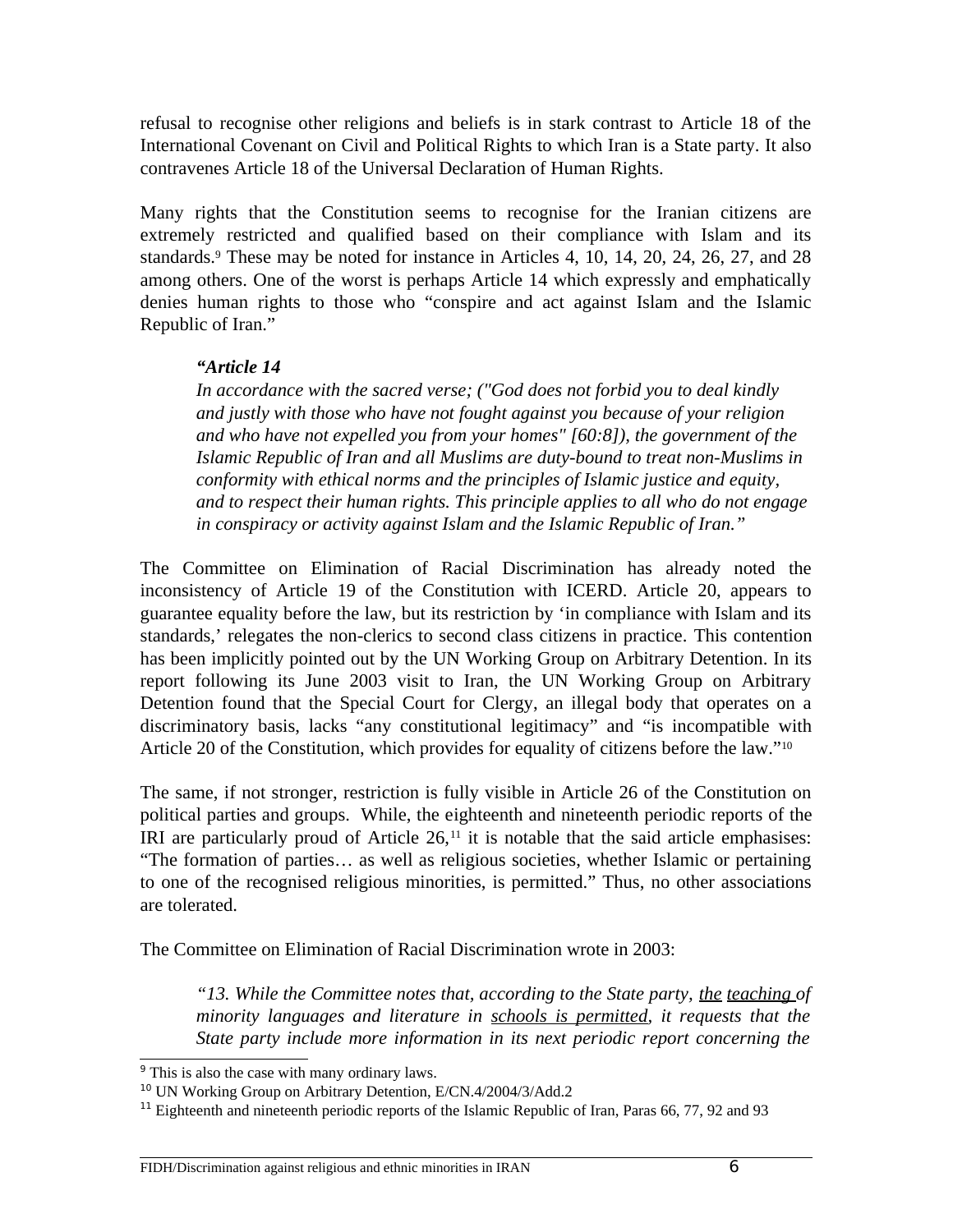*measures it has adopted to enable persons belonging to minorities to have adequate opportunities to learn their mother tongue and to have it used as a medium of instruction."[12](#page-6-0)*

It is to be noted, however, that the Ministry of Foreign Affairs of the IRI has provided the following translation for Article 15 of the Constitution:

*"The Official Language and script of Iran, the lingua franca of its people, is Persian. Official documents, correspondence, and texts, as well as text-books, must be in this language and script. However, the use of regional and tribal languages in the press and mass media, as well as for teaching of their literature in schools, is allowed in addition to Persian."[13](#page-6-1)*

That plainly means that only teaching of literature in languages other than Persian is permitted and those languages can be used in the media. There is no question of "opportunities to learn their mother tongue and to have it used as a medium of instruction." The Constitution does not allow education to be conducted in other languages in schools. Nor is the use of those languages readily permitted in the media.

Last but not least, it is notable that the leader, the president, and head of the Judiciary can only be Shi'a Muslims. Judges can only be Moslems.[14](#page-6-2) Members of Parliament can only be Moslems. The three recognised religions are allocated five MPs: one Jewish, one Zoroastrian, one Assyrian and Chaldean Christian, one Armenian Christian from the north and one from the south. Members of the recognised religions cannot stand for election and be elected by other Iranians.

<span id="page-6-0"></span><sup>12</sup> Concluding observations, CERD/C/63/CO/6, 10 December 2003; emphasis added.

<span id="page-6-1"></span><sup>13</sup> [http://www.mfa.gov.ir/cms/cms/Tehran/en/Tourism/Constitution.html;](http://www.mfa.gov.ir/cms/cms/Tehran/en/Tourism/Constitution.html) emphasis added

<span id="page-6-2"></span><sup>&</sup>lt;sup>14</sup> Article 163 of the Constitution and the 1982 Law for Selection of Judges (See http://tarh.majlis.ir/? ShowRule&Rid=EF32C5EC-6BE5-4F51-B263-75DD656CD8B9)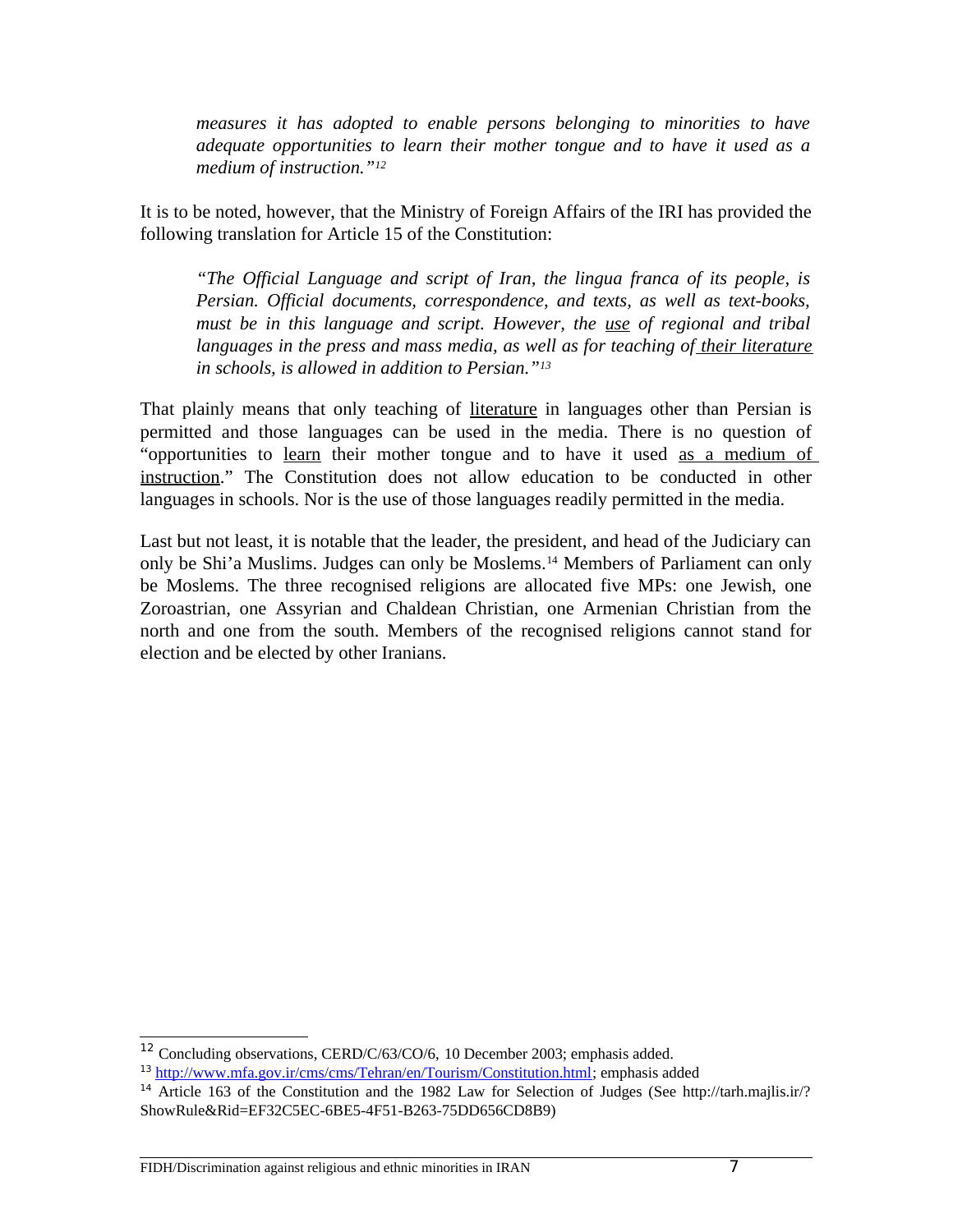### **The Civil Code**

Inheritance: The provisions of the Civil Code concerning inheritance clearly discriminate against non-Muslims if a Muslim is also involved. According to Article 881 of the Civil Code a non-Muslim cannot inherit property from a Muslim. Moreover, the same article states that if one of the heirs of a non-Muslim is Muslim, the latter (regardless of that person's relationship with the deceased) will collect the entire inheritance to the detriment of all other non-Muslim heirs. In practice, this law not only discriminates against religious minorities but also seeks to encourage conversion to Islam for material gain.

**Marriage:** Marriage between a Muslim woman and a non-Muslim man is forbidden by Article 1059 of the Civil Code. However, Muslim men are allowed to marry non-Muslim women. This gender-based discrimination is justified by the fact that the man is deemed to be the dominant partner in the couple. Therefore, if the man is Muslim, Islam is supposed to be dominant in the couple, whereas it would not be the case if the woman were Muslim and the man non-Muslim.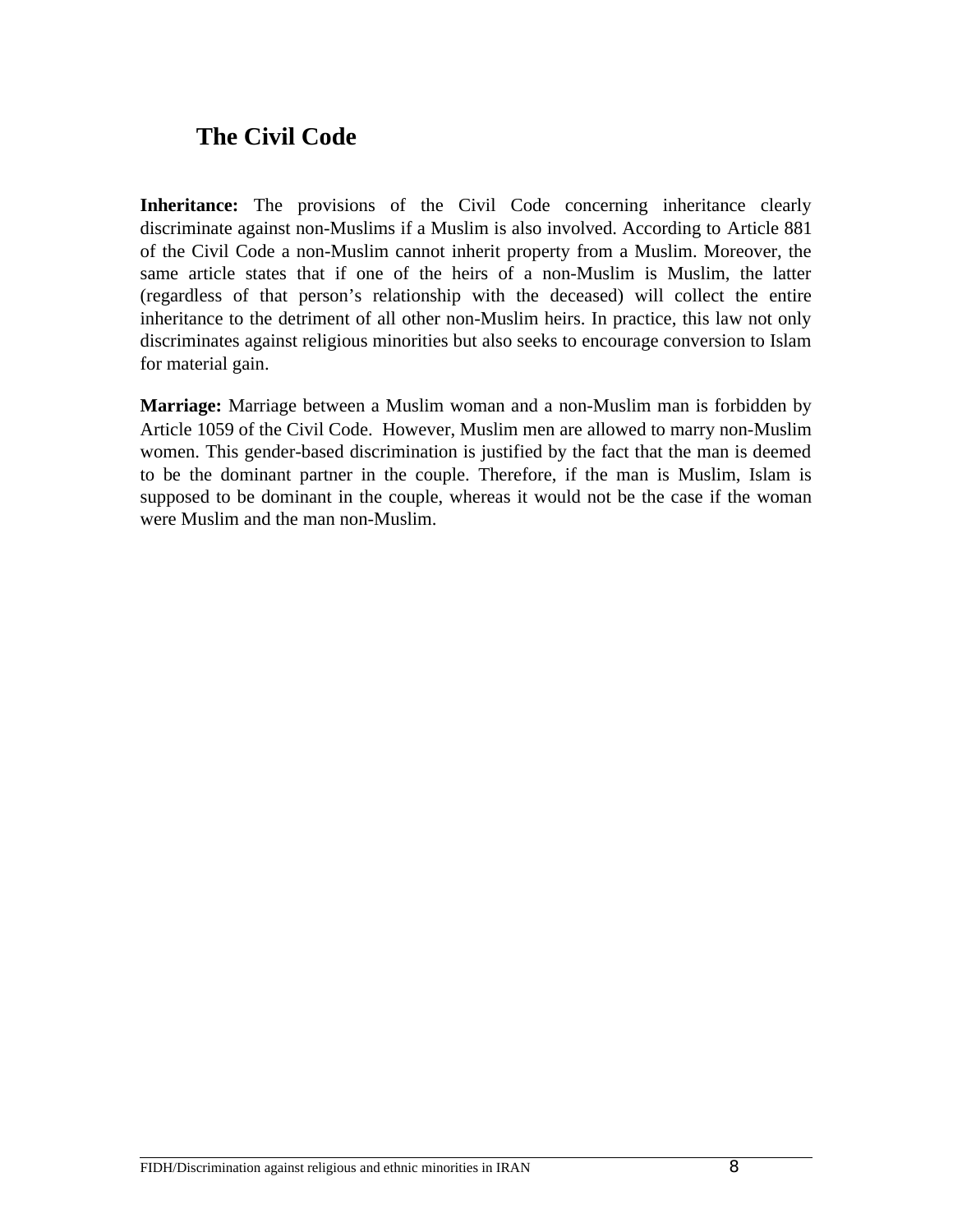# **Islamic Penal Code (IPC)**

Article 63 of the Islamic Penal Code (IPC) stipulates that in case of fornication, fornicators shall be lashed 100 times. However, if the male partner is not a Muslim, he shall be killed (Article 82).

Likewise, a non-Muslim man will be sentenced to death if he is the active party in same -sex relations not involving penetration (Article 121), whereas a Muslim man shall only be lashed for the same 'offence.'

Discrimination of similar nature prevails in regard to the crime of murder. "If a Muslim is killed, the murderer shall be subjected to [retributive punishment]" (Article 207). But, similar provisions apply to non-Muslims only if the killer is also non-Muslim: "In the event that an infidel<sup>[15](#page-8-0)</sup> intentionally kills another infidel, s/he shall be subjected to retribution even if the two are followers of different religions..." (Article 210)<sup>[16](#page-8-1)</sup>

Legalised religious discrimination against non-Muslims goes further. By definition, anybody who is not a Muslim or a follower of the three religions recognised by the Constitution is an apostate. The Press Law stipulates: "Anybody who insults Islam and its sanctities by means of the press, amounting to apostasy, shall receive the sentence for apostasy…" (Article 26). The applicable IPC does not define or include provisions on apostasy or heresy, which are 'offences' based on religious discrimination. However, Ayatollah Khomeini is quite clear on the issue: "*Nothing shall be accepted from others outside of those three groups* [Jews, Christians and Zoroastrians] *but Islam or death.*" [17](#page-8-2) And Article 167 of the Constitution has empowered judges to issue rulings based on authoritative Islamic sources in the absence of legislation.

Under the chapter headed "Insulting religious sanctities and assassination attempt on domestic officials," anybody who insults … Ayatollah Khomeini or the [incumbent] supreme leader shall be sentenced from six months to two years imprisonment" (Article 514). But insulting individuals is punishable by 74 lashes or fine (Article 608).

<span id="page-8-0"></span><sup>&</sup>lt;sup>15</sup> In his famous catechism, which has formed the backbone of all penal codes since the 1979 revolution, Ayatollah Khomeini specifies the three groups as such: Followers of Christianity, Judaism or Zoroastrianism (Ayatollah Khomeini, *Tahrir ul-Vassileh*, Vol. IV, bilingual text, P 249;

[http://www.melliblog.blogfa.com/post-301.aspx\)](http://www.melliblog.blogfa.com/post-301.aspx)

<span id="page-8-2"></span><span id="page-8-1"></span><sup>&</sup>lt;sup>16</sup> We are opposed to the death penalty and believe in its abolition. We have also called on the Iranian authorities to abolish the death penalty in our relevant reports in April 2009 and February 2010. It is therefore the discriminatory nature of the law with which we are concerned here.  $17$  Op. cit.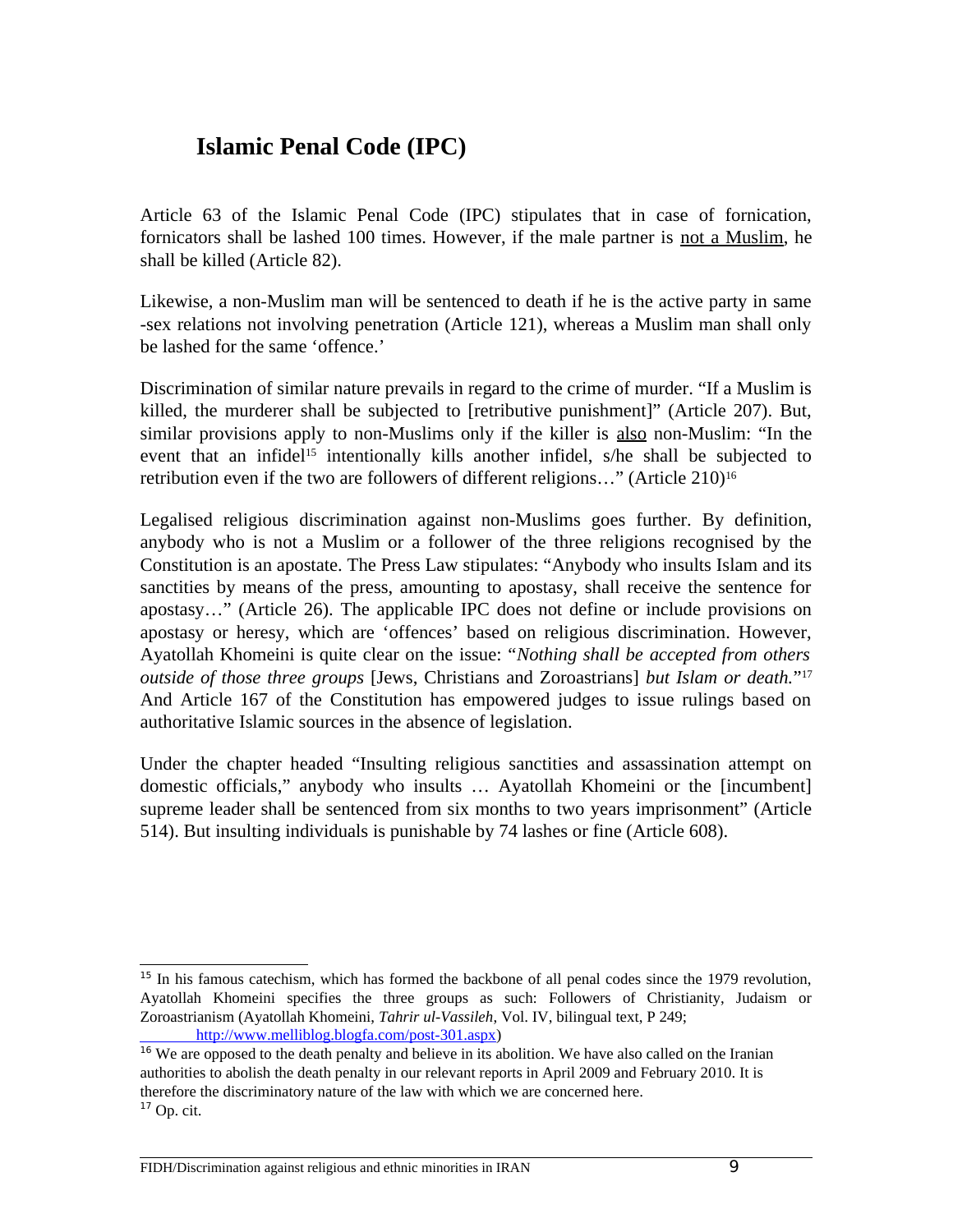### **Selection Law**

*"According to article 28 of the Constitution every person is entitled to choose the employment he/she wishes, so long as it is not contrary to Islam or the public interest or the rights of others. The Government is bound, with due regard for the needs of society for a variety of employment for all persons, to create the possibility of employment, and equal opportunities."[18](#page-9-0)*

The 1995 Law for Selection of Teachers that was extended to employees of all ministries and other governmental organisations in 1996 contains the following provisions that discriminate specifically against non-Muslims, Muslims who do not believe in or adhere to the supreme leader, Muslims who do not practise the rulings, people who do not take part in Friday or mass prayers, and women who do not wear the full-body length veil:

> Article 2: Some of the general criteria for moral, ideological and political selection [of employees] are as follows:

1. Belief in Islam or one of the religions stipulated by the Constitution

2. Practical adherence to Islam's rulings

3. Belief and adherence to *Velayat-e Faqih*[19](#page-9-1), the Islamic Republic and the **Constitution** 

4. Recognised religious minorities are governed by their own regulations, but they must not openly breach the Islamic rulings

5. Invalids of the war will be given priority, and in case of shortage of capacity, other priorities will be taken into consideration e.g. record of work for revolutionary organisations, record of participation in Friday and mass prayers, wearing of *chador* (full body-length veil) for women.

The discrimination outlined above has been further reinforced in Chapter Two of the Rules of Procedure for the same Law, enacted in 1998, headed "General criteria and criteria for selection of the best.' Article 3 of those Rules defines 'Practical adherence to Islam's rulings' of Article 2 of the Law in the following manner: 1) Practising the imperatives, e.g. prayers, fasting etc.; 2) Avoiding forbidden deeds (not committing cardinal sins).

<span id="page-9-0"></span><sup>&</sup>lt;sup>18</sup> Eighteenth and nineteenth periodic reports of the Islamic Republic of Iran, Para 82

<span id="page-9-1"></span><sup>&</sup>lt;sup>19</sup> See Footnotes 2 and 3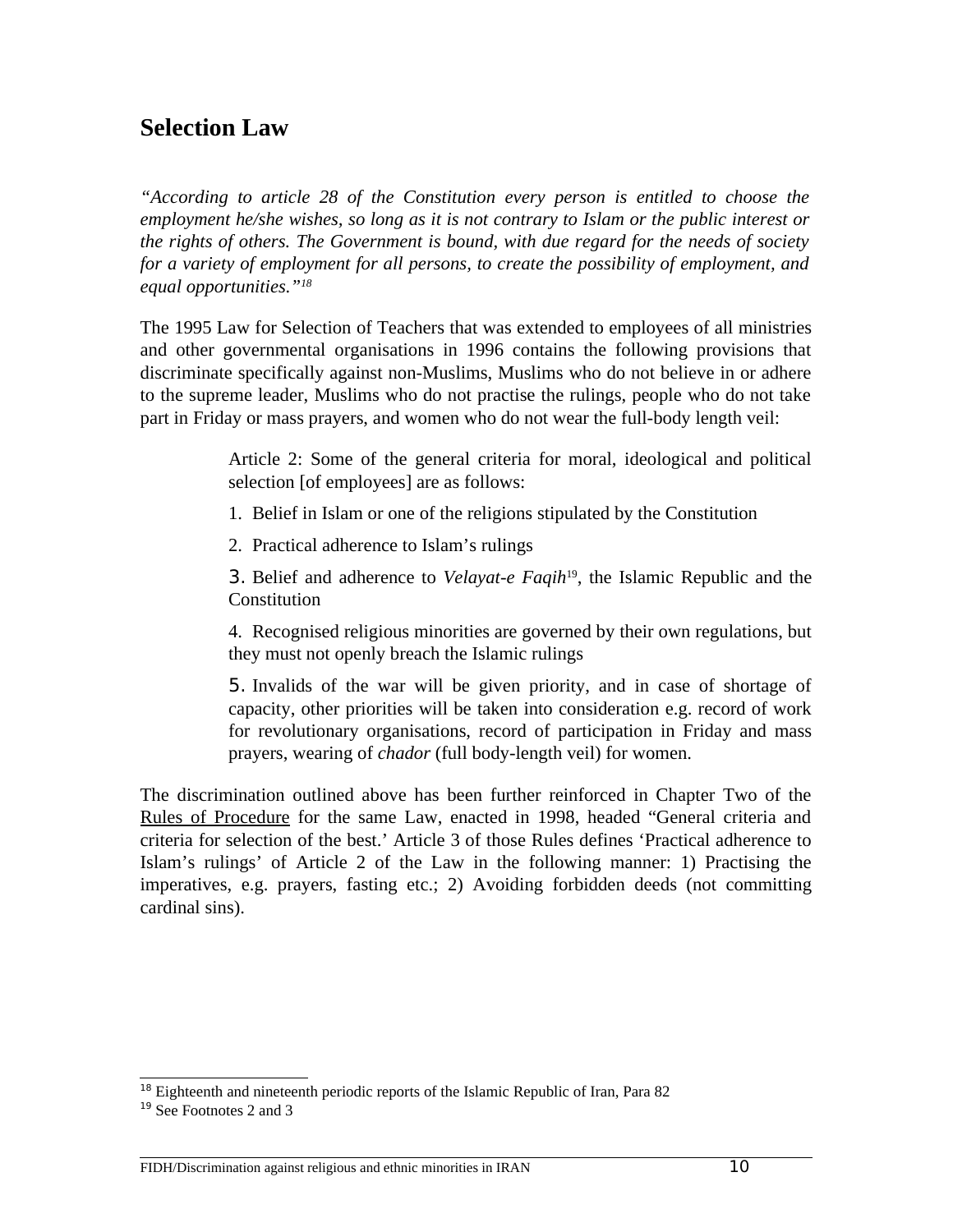### **Employment and Education Regulations**

*"In view of the principles of the Constitution of Iran (art. 30), which ensures equal access for all to education, all the decisions of the High Cultural Revolution Council as the highest policymaking authority of the country in the area of education are based on the principles of equality and justice."[20](#page-10-0)*

**Education:** The statement of the National Educational Evaluation Organisation<sup>[21](#page-10-1)</sup> for the entrance examinations of the universities in 2010 sets the general conditions for candidates as follows:

*"a) Not having hostility toward the Islamic Republic of Iran; Note: Hostility includes (1) armed struggle against the IRI; (2) organisational affiliation to combatant opposition groups; (3) giving financial assistance to, sympathising with or membership of those groups; (4) promoting materialism or man-made religions."[22](#page-10-2)* (Emphasis added).

On the other hand, the head of the Secretariat of the Central Students Selection Board (CSSB) said on 11 June 2010:

*"Students following man-made religions and unofficial minorities do not have the right to study in the universities and if they are currently enrolled, they should be reported to the [CSSB]."[23](#page-10-3)*

**Those provisions clearly contradict the claim made in the eighteenth and nineteenth periodic reports about access to education for all, and education based on principles of equality and justice.** 

**Employment:** The general conditions for employment by the Ministry of Education, including the one of teachers announced in April 2010, have tightened the screws further than the Selection Law (Article 2, Paras 1-3 above) and require the applicants:

*"To have belief in and practically adhere to foundations of the Islamic Republic of Iran;*

*"To have belief in and practically adhere to Islam, the Constitution and the progressive principle of absolute Velayat-e Faqih;*

<span id="page-10-0"></span><sup>&</sup>lt;sup>20</sup> Eighteenth and nineteenth periodic reports of the Islamic Republic of Iran, Para 130. It is to be noted that contrary to the claim made in the eighteenth and nineteenth periodic reports, the said High Cultural Revolution Council is an unconstitutional and consequently illegal body, which engages in cultural and academic policy making and is accountable to the Supreme Leader.

<span id="page-10-1"></span><sup>21</sup> *Sazeman-e Sanjesh-e Amuzesh Keshvar*

<span id="page-10-2"></span><sup>22</sup> <http://www.noet.ir/noet/FullStory.aspx?gid=1&id=240>

<span id="page-10-3"></span><sup>&</sup>lt;sup>23</sup> <http://www.farsnews.com/newstext.php?nn=8903210443>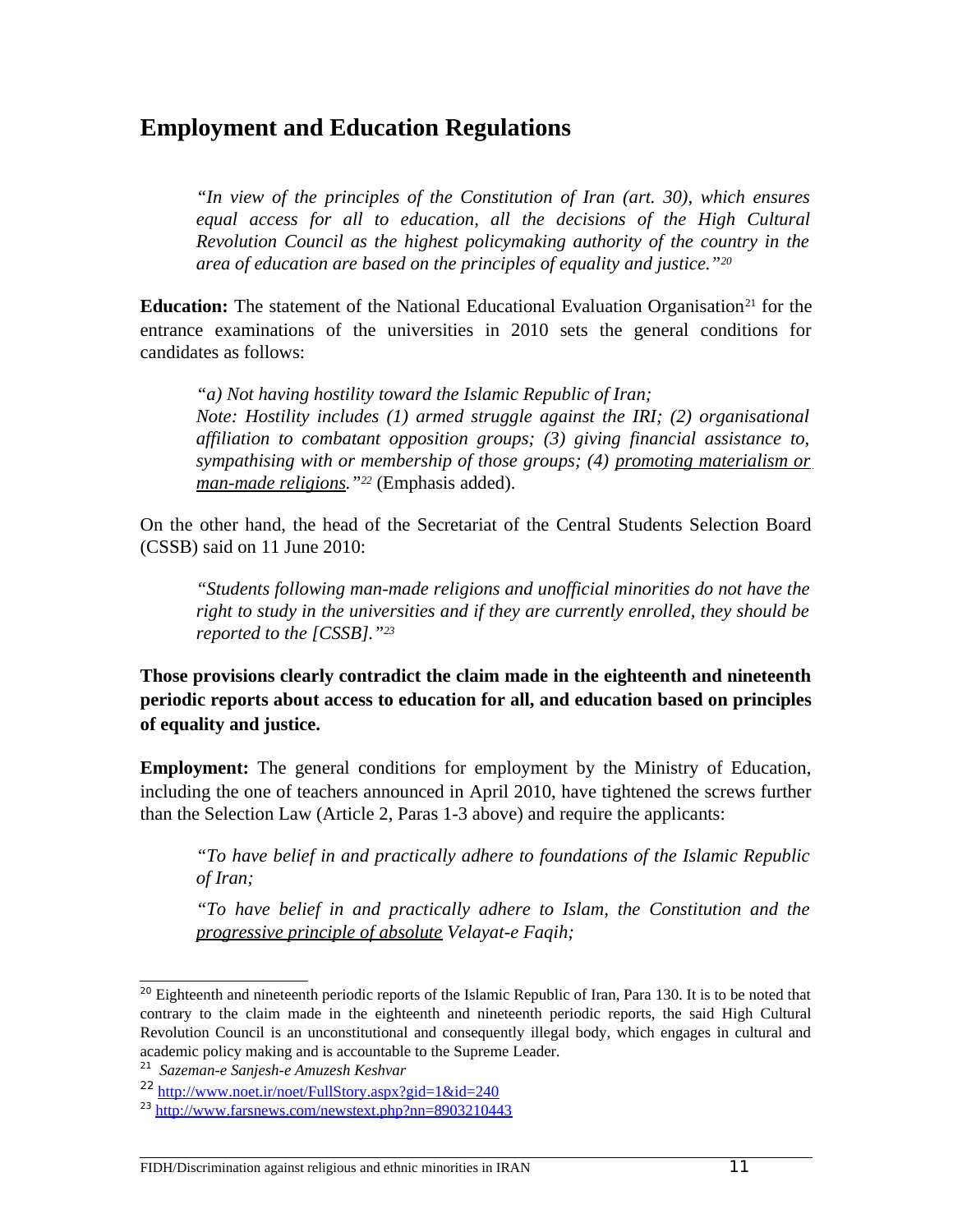*"To believe in Islam or one of the official religions stipulated by the Constitution."*[24](#page-11-0) (Emphasis added)

The general conditions for employment by the *Mostazafan* Foundation (Foundation for the Oppressed), one of the largest state-owned and operated economic concerns, require the applicants to "believe in Islam or one of the official religions stipulated by the Constitution."[25](#page-11-1) It can only be concluded that followers of other religions or Muslim critics of the principle of *Velayat-e Faqih* or even believers and Muslims who do not "practically adhere to foundations of [the IRI]", not to speak of non-believers, do not qualify for employment by the Ministry of Education or other state institutions.

<span id="page-11-0"></span><sup>24</sup> <http://www.tabnak.ir/fa/pages/?cid=95824>or<http://www.khabaronline.ir/news-58506.aspx>

<span id="page-11-1"></span><sup>25</sup> <http://foroshbiz.parsfa.com/post-53220.html>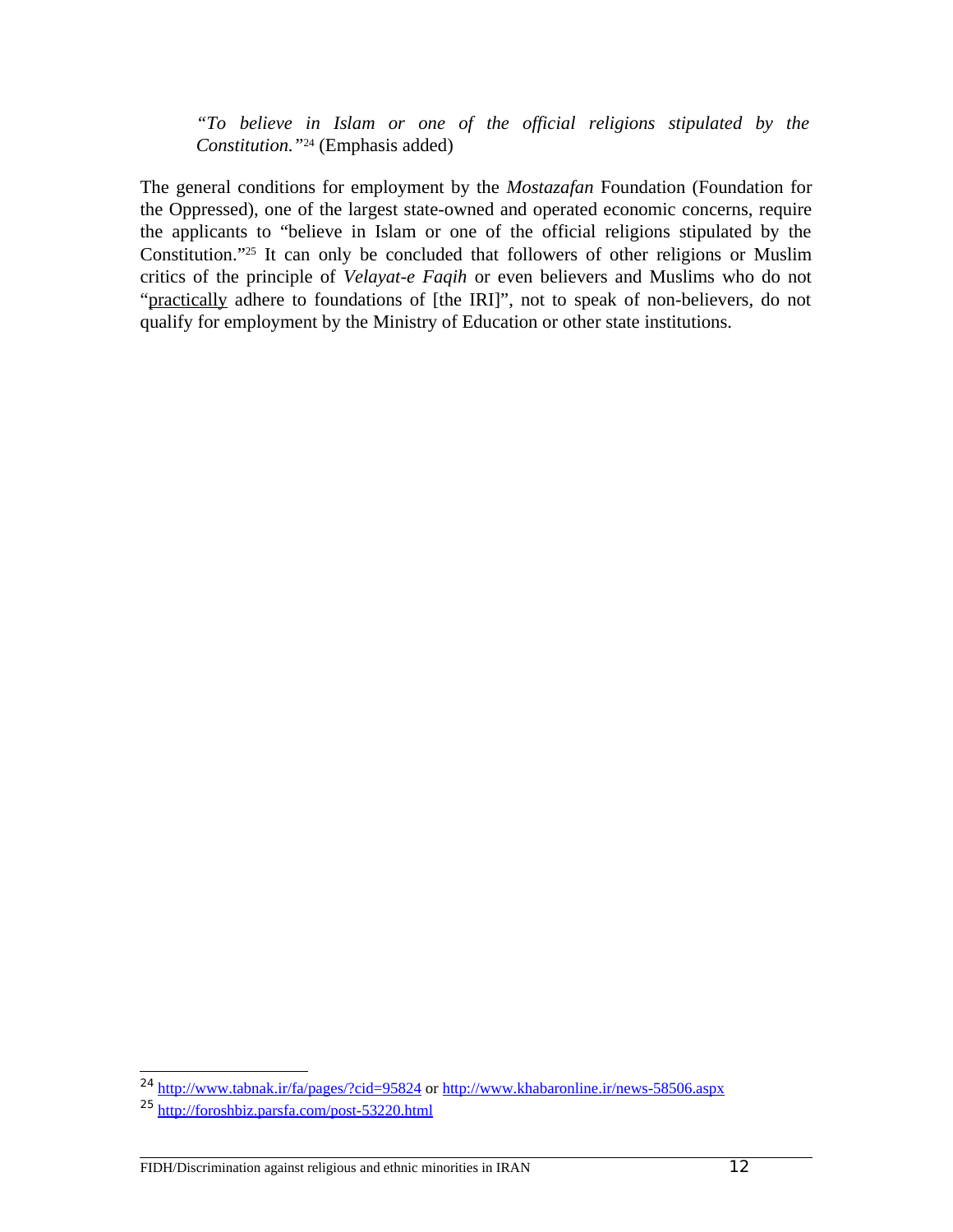# **Ethnic minorities**

There are a number of ethnic groups living in Iran, the largest of which are the Persians. Among the others, the most populous ones are Azerbaijani Turks, Kurds, Baluchis, and the Turkmens.

Table 1 in the Eighteenth and Nineteenth periodic reports of the Islamic Republic of Iran provides the habitat of various ethnic peoples. According to that table, Azeris live in East and West Azerbaijan, Ardabil, Kurdistan and Zanjan provinces; Kurds live in Kurdistan, West Azerbaijan, Kermanshah, Ilam and North Khorassan provinces; Turkmens live in the Golestan and North Khorassan provinces; Baluchis live in Baluchistan; Arabs live in Khuzestan and Lors in five provinces.

The table has, however, totally ignored the Arabs living in Bushehr and Hormuzgan provinces. Secondly, there is no reference to ethnic peoples living in other parts of the country, e.g. very large numbers of Azeris living in all the cities nationwide, in particular in Tehran and the large provincial capitals, or the Baluchis living in Khorassan and Kerman provinces, or the Kurds living in Tehran and Hamedan provinces. Thirdly, and the most important here, there is no information anywhere in the reports to indicate the population figures for each of those ethnic groups, despite the recommendations made by CERD/C/63/CO/6, 10 December 2003. The eighteenth and nineteenth periodic reports emphasise: *"It has to be explained that ethnical centralization in the provinces above does not mean that there is no presence by other ethnic groups or Farsi-speaking people"* (Paragraph 8). This is in line with the Iranian authorities' persistent policy of deliberate secrecy and refusal to provide exact details of ethnic population figures, even though they do collect the related information during the population censuses.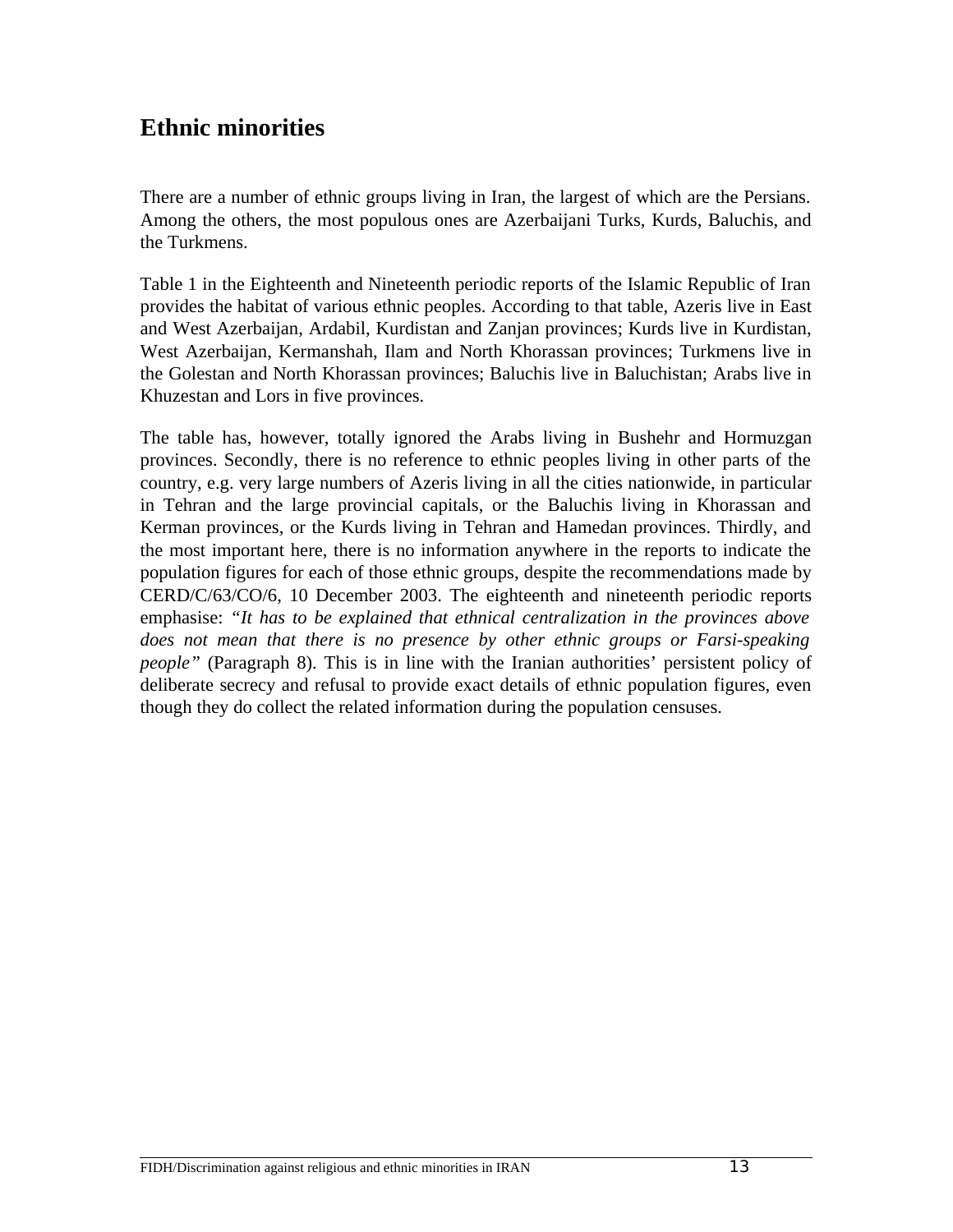# **Arabs**

The Arabs in Khuzestan are facing rather different problems in comparison with some other ethnic groups.

Around 15 April 2005, a controversial letter dated 1999 and attributed Mr. Mohammad Ali Abtahi, advisor to then President Khatami, surfaced in Ahvaz. While the alleged writer denied its authenticity, the letter suggested policies for transfer of Arabs to other parts of Iran, the settling of non-Arabs in Khuzestan among others, and removing Arab names of places. The Arabs who peacefully demonstrated against the letter in Ahvaz were fired upon by the police and security forces. Consequently, protests spread to many other cities in the province and in the resulting excessive use of force by the authorities, scores of people were reported to have died including at least two children, hundreds injured and hundreds arrested, including women and children.

Arab activists have argued that, regardless of the authenticity of the letter, those policies aiming at changing the demographic composition of the Arab-inhabited regions have been gradually implemented over the years. They contend that several hundred thousand non-Arabs have been settled in Ahvaz from 1996-2006. This policy goes hand in hand with measures aimed at confiscation of land and displacing the local Arab population as well as denying the Arabs their cultural rights.

Those points and some more were voiced in the open letter of the former MP for Ahvaz (2000-2004) and leader of the *Lejnat Al-Wefaq al-Eslami* (Islamic Unity Party; IUP), Jasem Shadidzadeh Al-Tamimi, to then President Khatami in late April 2005, a few days after the start of the protests. Those concerns may be summarised as follows:

- More than 15,000 people have been displaced to Mashhad, because their lands have not been demined properly and the military forces are housed on their lands; many refugees of the Iran-Iraq war are still living in other cities, 20 years since it ended;
- The people's lands have been bought or confiscated at negligible prices or without any compensation: More than 120,000 hectares for cane sugar expansion project, more than 47,000 hectares for agricultural project of war veterans at Jofeir region, more than 25,000 hectares for the Fisheries, more than 6,000 hectares for housing the devout people from northern and north-eastern Khuzestan province at areas bordering the city of Shoush;
- Demolition of the Sepidar housing complex in Ahvaz where more than 4,000 people were made homeless;
- Denial of licence to the IUP; refusal of publication licence for an Arabic-language newspaper; refusal of permission to establish NGOs;
- Arabs are the most numerous prisoners in Khuzestan.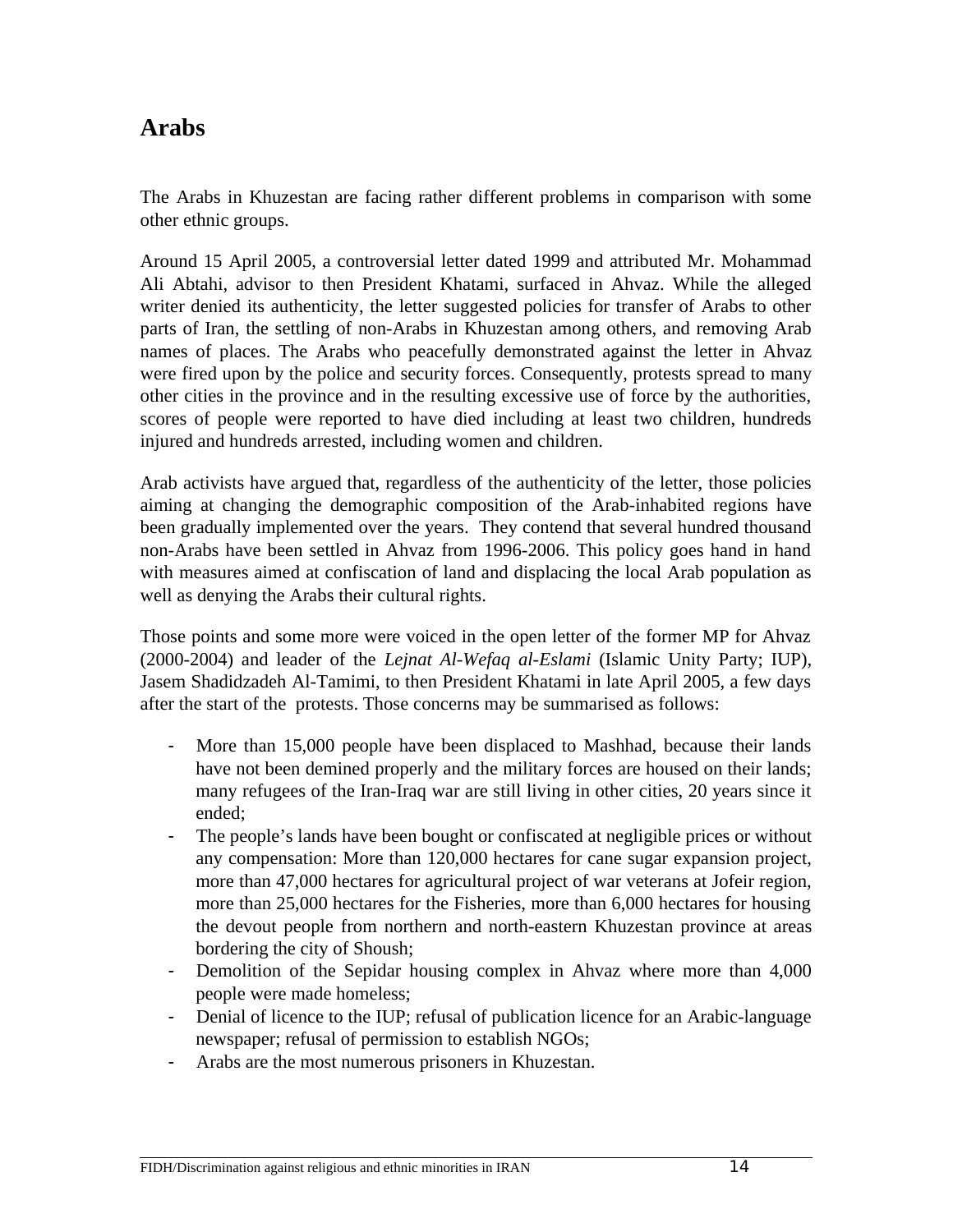Mr. Shadidzadeh, having been disqualified from standing for parliamentary election in 2004, was detained and later released without charge. The IUP had engaged in lawful peaceful activities to represent the rights of the Arab population and its list of all-Arab candidates had won the municipal council elections in Ahvaz in 2003, with the exception of one seat. Nevertheless, the authorities outlawed the IUP in November 2006.

The UN Special Rapporteur on adequate housing, who visited Iran in July 2005, confirmed these concerns and added others:

*"The UN Special Rapporteur on adequate housing observed disproportionately poor living conditions that may point to a significant degree of neglect in relation to the housing necessities of ethnic minorities. Such groups seem to have been suffering from uneven distribution of development resources from the national authorities in Tehran.*

*"The living conditions in Khuzestan and Kermanshah in poor neighbourhoods mainly inhabited by Kurds, Arabs and Muslim Sufis were extremely unsatisfactory. Particularly serious conditions were observed in places like Ghal'e Channan and Akhar Asfalt in Ahvaz with, in some cases, a complete lack of basic services impacting negatively on the populations' health status, in addition to contributing to severe security problems. Most poor neighborhoods were unpaved, open-air sewage was sometimes observed and uncollected garbage blocked streets, obstructing traffic and access from the outside in case of emergencies…*

*"Information was also received suggesting that displacement caused by development projects and land confiscation disproportionately affected minority groups.*

*"In Khuzestan, the Special Rapporteur visited lands traditionally cultivated by Iranian Arabs, which were expropriated by the Government for remarkably low prices in order to provide space for development projects and plantations."[26](#page-14-0)*

The rate of unemployment among the Arabs is reportedly much higher than the national average. There is shortage of water, electricity and sanitation in Khuzestan. Nevertheless, there are reports about channeling of water from the Karun River in Ahvaz to Isfahan, Yazd and Rafsanjan.

Ever since the 2005 protests, there have been reports of high numbers of executions of Arabs every year.

<span id="page-14-0"></span><sup>26</sup> E/CN.4/2006/41Add.2, 21 March 2006, Summary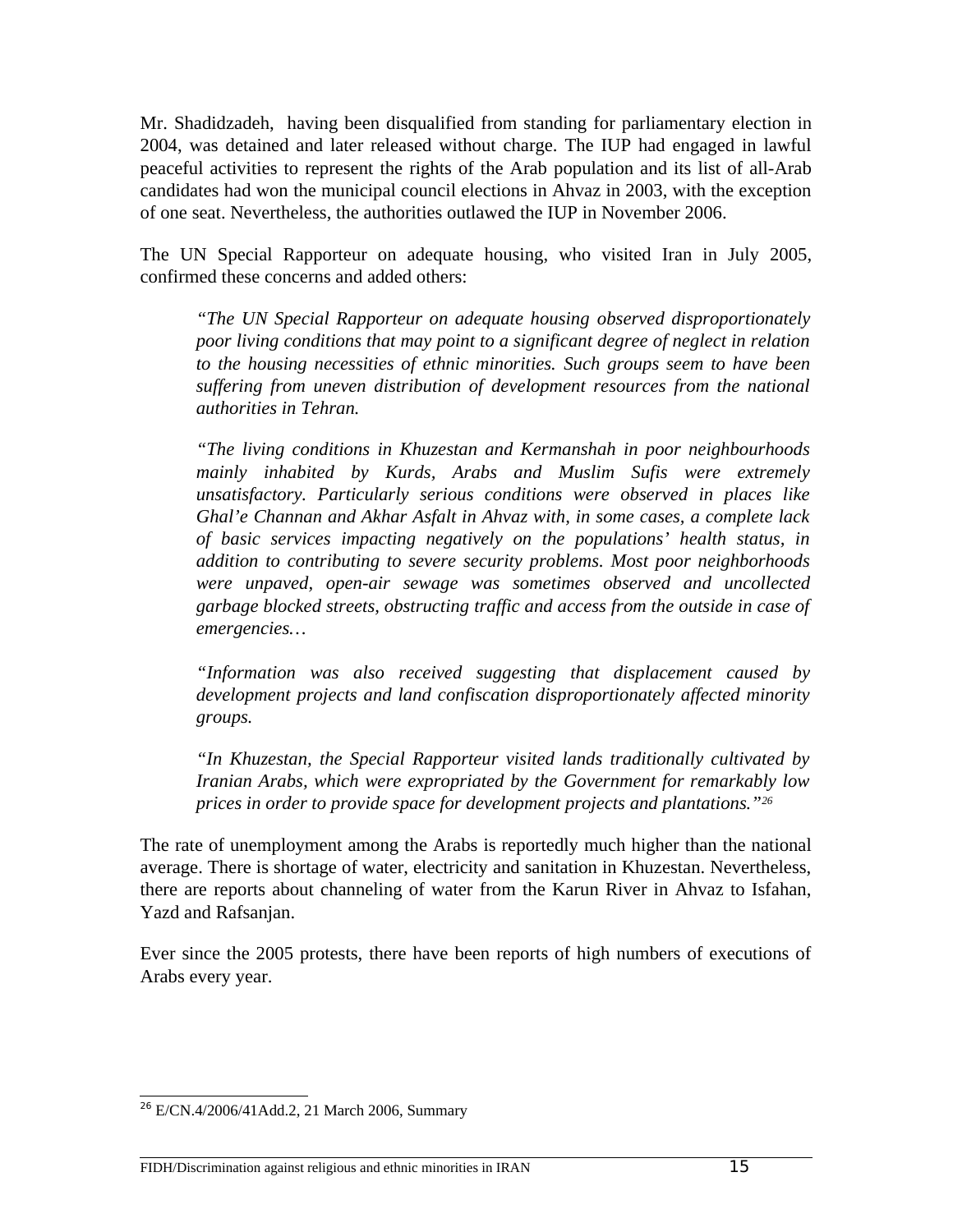# **Azeris**

The main problems that Azeris face concern cultural discrimination. Many Azeris believe the main languages other than Persian should be promoted in Iran and their speakers be allowed to have access to education in their own language. In June 2009, the appeal court of Azerbaijan sentenced Mr. Alireza Farshi and his wife Sima Didar to six months imprisonment for taking part in a demonstration in May 2009 in the Il Guli [People's Lake] Park of Tabriz, where "Education in Turkish" was one of the slogans.

Azerbaijanis have also complained of disrespect for their culture and language. In May 2006, some controversial cartoons in the government newspaper, daily Iran, that depicted cockroaches speaking Turkish, caused uproar in many cities of Azerbaijan as well as in Tehran. Scores of demonstrators were arrested, some were injured and four were said to have died in Naqadeh, a city in West Azerbaijan province.

Since then, Azerbaijani cultural activists commemorate what is known as the "cartoons anniversary" every year, which the authorities try to contain by detaining the activists, including 31 in May 2010.

At the start of every school year, on 23 September, many Azerbaijanis boycott the schools to draw attention and in protest to the denial of their right to be educated in Azerbaijani Turkic. The authorities respond by making arrests. In 2006, two young teenagers, Mohammad Reza Evezpoor, aged 14, and his brother Morteza, aged 16, were among at least 15 who were detained in Tabriz.

Azerbaijani cultural activists have criticised the local radio and TV channels for not carrying enough Turkish language programmes and for using non-standard Turkish. Responding to such criticism in April 2010, head of the Zanjan Radio and TV by revealed: *"We are not legally authorised to broadcast* [Turkish-language programmes for children, adolescents and young people] *in local language. Tehran must give authorisation for Turkish broadcasting of those programmes to enable us to do it... Based on their instructions, 50% of the programmes must be in Persian."* 

Azerbaijani cultural activists point out that the authorities are pursuing a policy of blocking the spread of the Turkish language by preventing children from watching programmes in their mother tongue.

Azerbaijani cultural activists have faced problems for writing about or celebrating the Mother Tongue Day.

Detentions also occur frequently in July every year, when thousands of Azerbaijanis gather at Fort Babak (Qaleh Babak) near the town of Kalibar in East Azerbaijan to mark the birthday of an Azerbaijani leader by the name of Babak, who rebelled against the Arab Islamic rulers 1,200 years ago. In May 2010, according to Azerbaijani sources, a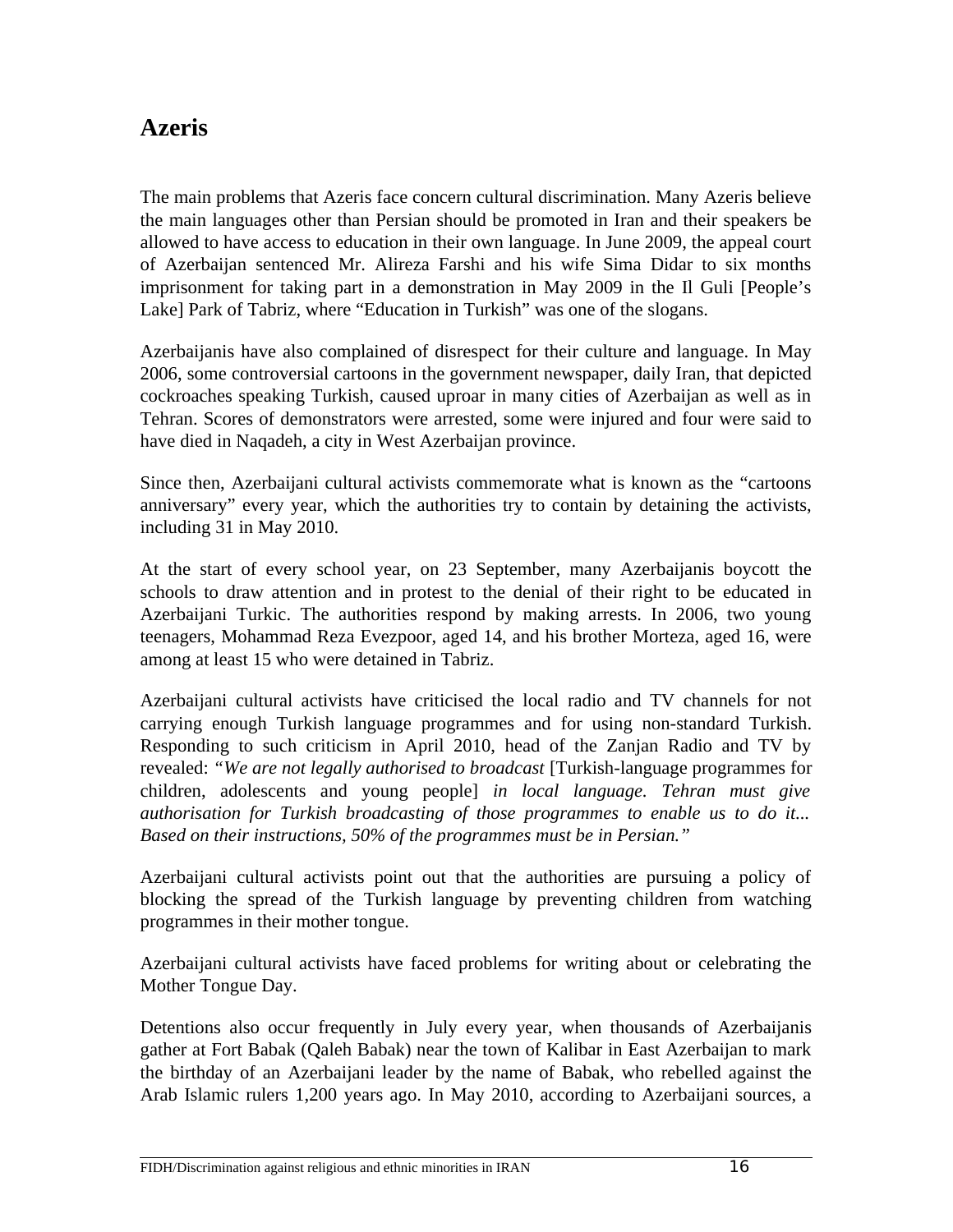court in Kalibar tried Ayat Mohammad Jafari and sentenced him to 91 days imprisonment for "disrupting public order" by taking part in the 2004 celebrations at Fort Babak.

The same sources allege Azerbaijani military personnel are expelled from the armed forces for taking part in cultural activities or celebrations related to Azerbaijan in recent years. Firooz Yousefi, a non-commissioned officer, was said to have been expelled from the Army for pan-Turkism in March 2010 and detained in June.

Some of the Azerbaijani publications banned in the past few years include Yarpaq, Dilmaj, Neday-e Azarabadegan, Varavi, Shams-e Tabriz, and Yashmaq.

• Sa'eed Matinpour, an Azerbaijani journalist and cultural activist from the city of Zanjan, was arrested in 2007 and tried in a court behind closed doors, where his lawyer was not present. In June 2008, he was sentenced to 8 years imprisonment for "propaganda against the Islamic system," and "relations with foreigners," which he is currently serving. Matinpour is known for his writings protesting human rights violations by the Iranian authorities and calling for increased political, cultural and linguistic rights of the Azerbaijani people in Iran, including the right to primary education and to publish in Azerbaijani Turkic.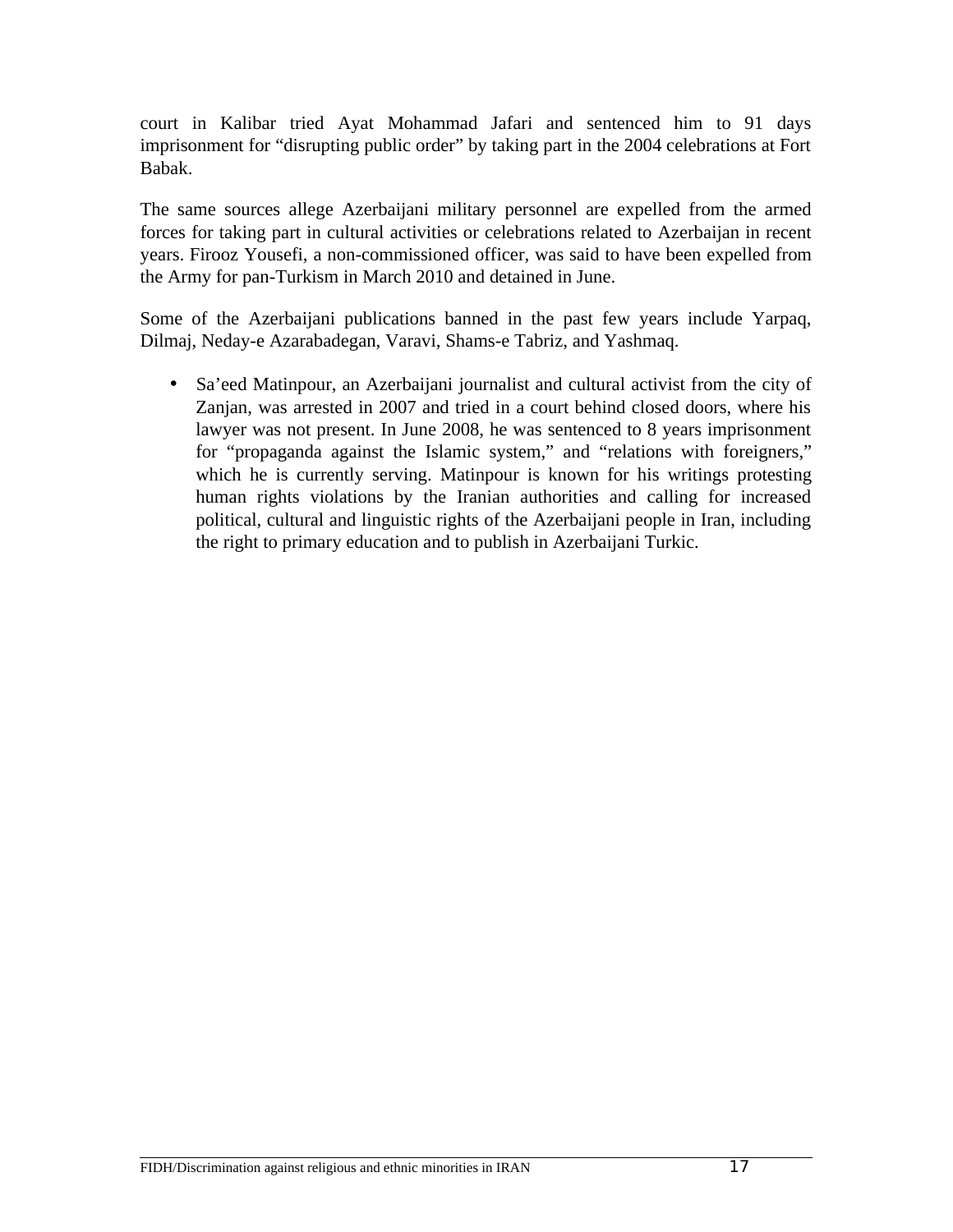# **Baluchis**

A sizable part of the plight of the Baluchis has been outlined under the section dealing with Sunni Muslims and clerics (see below). However, there are other aspects directly concerning the Baluch people as an ethnic group.

The Sistan-Baluchistan province, the main habitat of the Baluchis, is the least developed region of the country. It is believed that the province has a rate of unemployment five times more than the national average and the highest proportion of illiteracy. The amount of investment in the province has been the lowest and the number of executions the highest in the last few years. Ninety per cent of the people are believed to be economically vulnerable and at least 45 per cent live under the poverty line. Drug smuggling and distribution is widespread and almost a profession. The State Welfare Organisation maintains that the province ranks first as far as the drugs addiction rate is concerned and media reports confirm that it is the most insecure province in the country.

Education in schools is conducted only in Persian. The state radio broadcasts a few programmes in Baluchi language, but the local state TV channel is not known to broadcast any Baluchi-language programmes. Baluchi publications are mainly imported from Pakistan, but they are not readily available.

The senior officials of the ethnically populated provinces, civilian or military, are usually appointed from among the non-natives and non-Sunnis, and this tradition has been pursued with special care in the Sistan–Baluchistan province. City governorship is the highest position the Baluchis have been appointed to, and there have been only a handful of them. There have not been any Baluchi ministers, governors-general or ambassadors since the revolution. The armed forces do not use the Baluchis even at lower ranks.

This policy has been reinforced by giving preference to the predominantly Shi'a Zabulis, who form about 20 per cent of the province's population. Since the taking of office by President Ahmadinejad in 2005, this trend has been further reinforced. Appointment of a Zabuli governor-general, Mr. Habibollah Dehmardeh, in 2005 is said to have led to a total purge of the local government from Baluchis.

Even the selection system for the teachers training colleges was allegedly fiddled with in 2006 to purge the Baluchis and to grant the quotas for the Baluchi towns to the Zabulis.

On the other hand, the policy of changing the demographic make-up of Baluchistan also seems to be in full gear. Baluch sources maintain that hundreds of thousands of people are brought in from other provinces and settled in Baluchistan in order to change the proportions of ethnic population in the province. Forced eviction and land confiscation are the complementary parts of that policy. For example, forced evictions are said to have taken place in rural areas of Iranshahr in May 2005 and in the port city of Chabahar in June 2005, where the local people were forced out of their homes. The homes were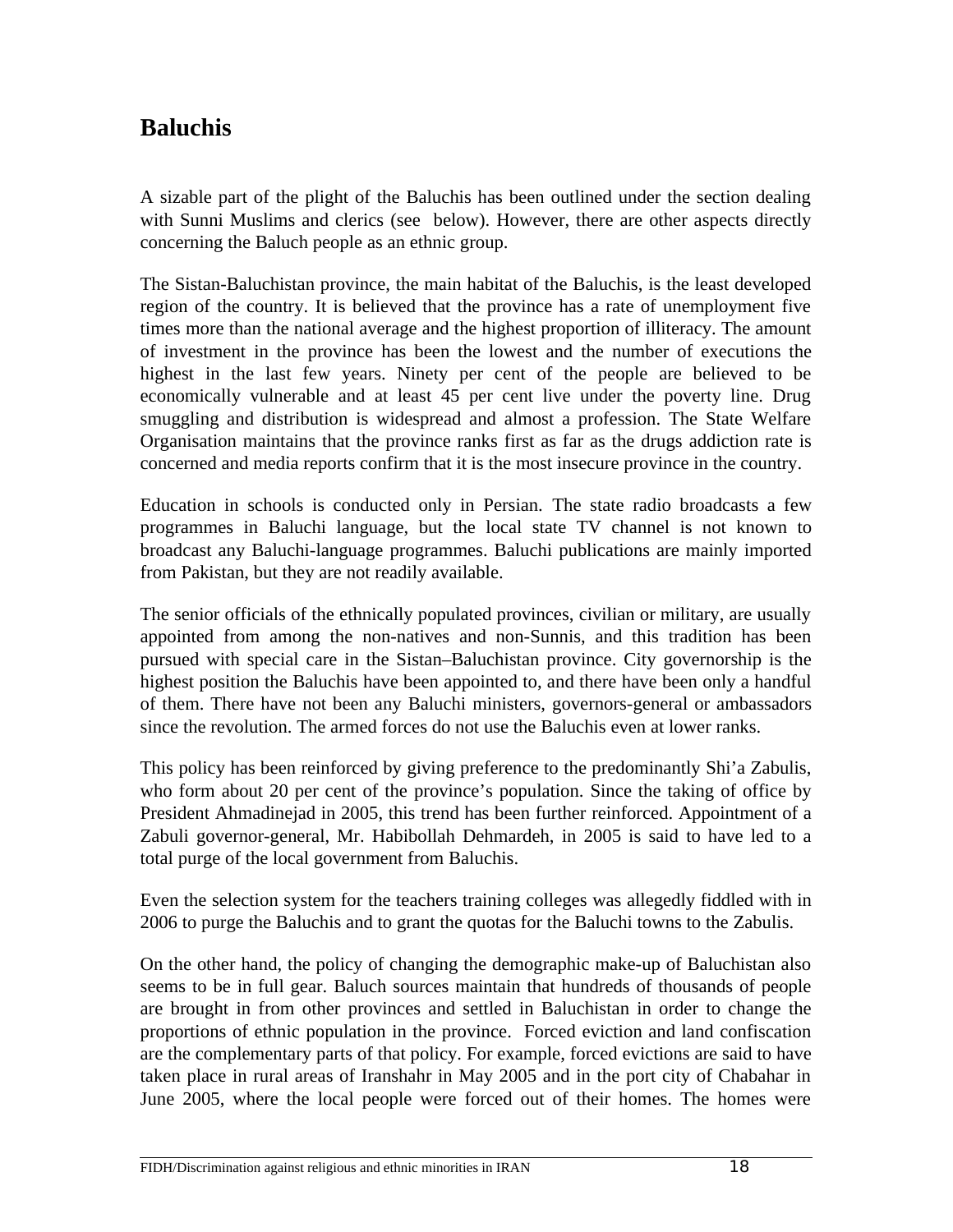demolished and the land was taken over to construct houses for security forces. The residents were not offered any alternative housing.

Following his July 2005 visit to Iran, the UN Special Rapporteur on adequate housing recommended to the Iranian government to, *"Focus on historically marginalized provinces, such as Ilam, Khuzestan and Sistan-Baluchistan, with budget allocation aiming at ensuring the realization of human rights, including provision of civic services to people and communities in the region."[27](#page-18-0)*

The armed campaign by a group calling itself the People's Resistance Movement of Iran (otherwise known as the *Jondollah*) against the government forces has been met by arbitrary response of the authorities, who have been harshly treating the ordinary civilian Baluchis. For instance, after an incident at Tasuki, where two dozen Iranian military and other officials were taken hostage and killed by the *Jondollah*, in March 2006, scores of Baluchis were reportedly hanged often after summary trials and frequently in public. It is believed that many were not connected to any attacks, but fell victims for their family ties. In March 2007, MP for Zahedan said that 700 people whose death sentences had been upheld by the Supreme Court were on death row in Sistan-Baluchistan province.

• Yaqub Mehrnahad, head of the of the Voice of Justice Young People's Society, a registered NGO, was arrested with some other members of the Society in Zahedan in May 2007. He was also representative of the daily Mardomsalary in the province. He spent over a year in detention during which he was sentenced to death and his sentence was upheld. He was finally executed on 4 August 2008. Mehrnahad had been accused of cooperation with the *Jondollah*. He had never taken up arms and was reportedly not given access to lawyers during his detention<sup>[28](#page-18-1)</sup>

<span id="page-18-0"></span> $\overline{^{27}}$  Ibid.

<span id="page-18-1"></span><sup>&</sup>lt;sup>28</sup> For some other cases of persecution and execution of Baluchis, see 'Persecution of Sunni clerics' under Sunni Muslims below.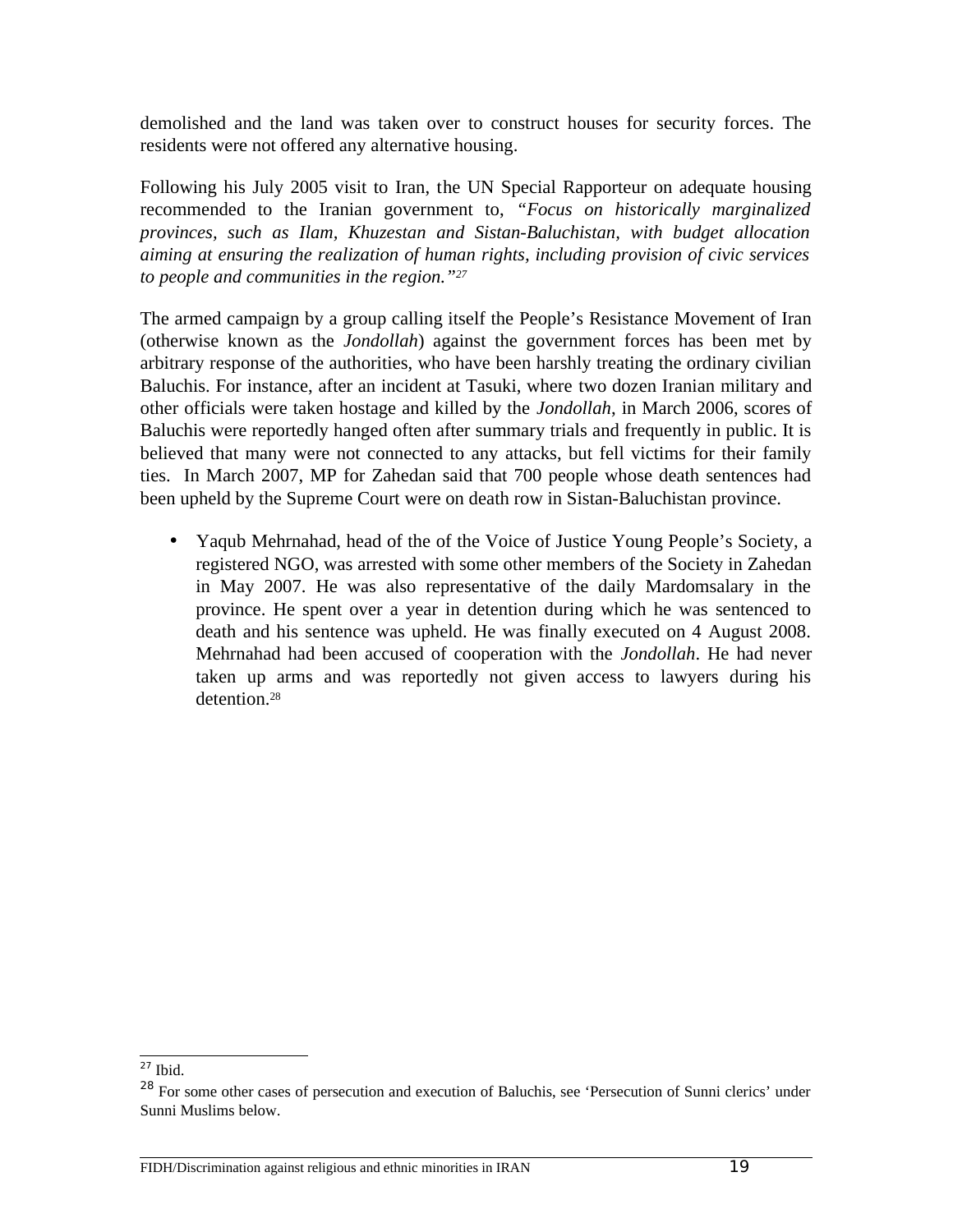# **Kurds**

The Kurds, similar to Baluchis, suffer a sizable part of their plight for being Sunni Muslims, who have been discussed at length below. Nevertheless, they face discrimination also for being Kurds as an ethnic group. Since 1979, the Kurdish people have not fared any better than before and, in their strife to achieve their rights, they have suffered the harshest political repression and the highest number of casualties in comparison with other ethnic groups.

Kurds have been denied, both before and after the 1979 revolution, their political, economic and cultural, including language rights. Since 1979, suppression of religious rights has been added. This aspect has been discussed under the "Sunni Muslims" section below.

The Kurdish regions are extremely poor and short of investment. Dr. Bayazid Mardukhi, a former high ranking authoritative expert of the Plan and Budget Organisation, says the poverty index is 31.7% in Kurdistan in comparison with 18 per cent nationally and the rate of unemployment is on the rise in the region, in particular among the graduates.

The same type of denial of the right to learn and practice the mother tongue that was discussed in the case of Azerbaijanis is also prevalent in the Kurdish regions. Before 2005, Kurdish MPs made efforts to have the Kurdish language and literature taught in Kurdistan University and they obtained former President Khatami's approval for it. However, with the completion of the term of parliament as well as the ascent to power of President Ahmadinejad in 2005, the issue was shelved.

The Selection Law has been used frequently to deny employment to Kurds in particular in the state sector including in the Education Ministry as teachers or the possibility of standing for parliamentary elections or issuing business licence for not having the obligatory belief in and adherence to the principle of *Velayat-e Faqih*.

The UN Special Rapporteur on adequate housing "observed disproportionately poor living conditions that may point to a significant degree of neglect in relation to the housing necessities of ethnic minorities," and found "the living conditions in Khuzestan and Kermanshah in poor neighbourhoods mainly inhabited by Kurds, Arabs and Muslim Sufis were extremely unsatisfactory." He wrote:

 "*Testimonies received about the housing situation in Ilam province, with a large Kurdish population, were equally* [as compared with Arabs] *disturbing and indicated that post-war reconstruction efforts had been disproportionally slow and insufficient in this area*."[29](#page-19-0)

<span id="page-19-0"></span><sup>29</sup> E/CN.4/2006/41Add.2, 21 March 2006, Summary; see also Arabs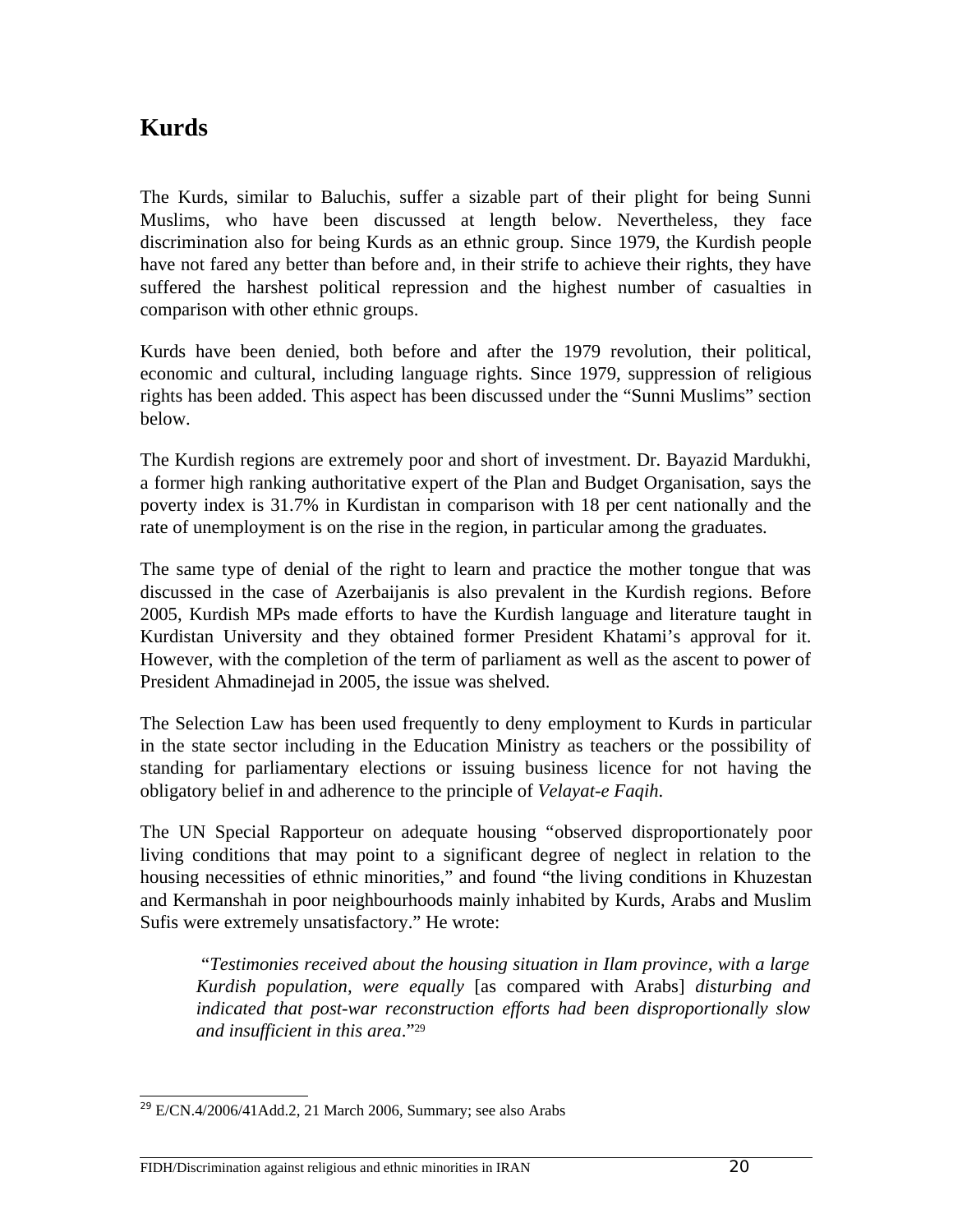#### **Kurdish publications banned in the past few years[30](#page-20-0)**

- Licence of the biweekly Rougehelat, published in Kurdish and Persian, was revoked after four issues in January 2009.
- Licence of the biweekly Havar, published in Kurdish and Persian, was revoked after 45 issues in March 2008.
- Other outlawed publications include Karaftoo, Payam-e Mardom, Ashti, Payam-e Kurdistan, Rassan, and Asso.

#### **Kurdish journalists persecuted[31](#page-20-1)**

- Adnan Hassanpoor, a journalist and Kurdish cultural activist, was arrested in January 2007. His friend and cousin, Abdolwahed (Hiwa) Butimar, an environmentalist, was arrested in December 2006. They were both sentenced to death in June 2007 on charge of fighting God (*moharebeh*) after spending several months incommunicado. The death sentence on Hassanpoor was commuted to 15 years imprisonment and that on Butimar to 8 years imprisonment<sup>[32](#page-20-2)</sup>.
- Mohammad Sadiq Kabudvand, editor of the banned weekly *Payam-e mardom-e Kurdestan* (*Kurdistan People's Message*) and Chair of the Kurdish Human Rights Organization, was arrested in July 2007 and spent five months in solitary confinement. In June 2008, he was sentenced to 11 years in prison, which was upheld in October. The weekly newspaper *Payam-e mardom-e Kurdestan*, published in Kurdish and Farsi, was banned in June 2004 after just 13 issues for 'disseminating separatist ideas and publishing false reports'. In August 2005, he had been convicted of 'disseminating tribal issues and publishing provocative articles' and handed down an 18-month suspended sentence and a five-year ban on working as a journalist.
- Farzad Kamangar, a Kurdish teacher and cultural activist, arrested in June 2006, was subjected to torture for two years and then sentenced to death in February 2008. He was executed in May 2010, together with four other political prisoners, three of whom were Kurds.
- At least 20 Kurdish political prisoners are currently on death row.

<span id="page-20-0"></span><sup>30</sup> This list is not exhaustive

<span id="page-20-1"></span> $31$  Idem.

<span id="page-20-2"></span><sup>&</sup>lt;sup>32</sup> See 2007 Annual Report of the Observatory for the Protection of Human Rights Defenders, a joint FIDH

<sup>-</sup> OMCT programme, section Iran.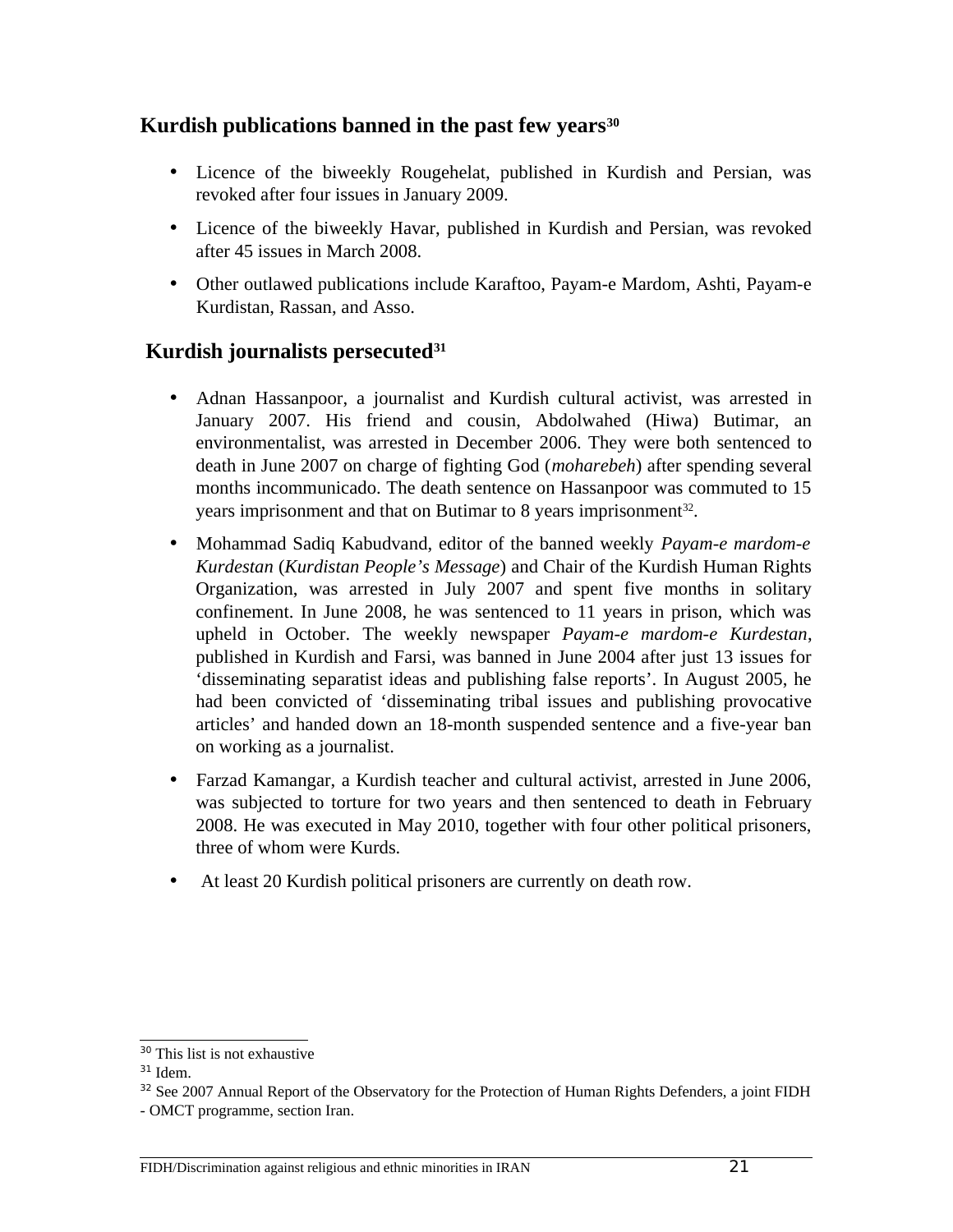# **Religious minorities**

The overwhelming majority of the population in Iran is Shi'a by birth. That means between 80-90 per cent of Iranians. Of the rest, from 7-9 per cent (by some estimates higher) are said to be Sunnis, the branch of Islam that is in majority throughout the world. Officially, the rest of the population is composed of followers of different branches of Christianity, Judaism and Zoroastrianism. However, followers of the unrecognised Baha'i faith are believed to constitute the largest religious minority.<sup>[33](#page-21-0)</sup> Since the 1979 revolution, there has not been a single non-Shi'a minister of the Cabinet, nor a deputy minister, governor-general, ambassador or high level military or police commander.

<span id="page-21-0"></span><sup>&</sup>lt;sup>33</sup> It is to be noted that according to World Directory of Minorities and Indigenous Peoples, Sunnis constitute more than 10% of the population in Iran, Jews 0.04% (25,000), Christians 200,000-250,000, Zoroastrians 0.02% (10,000), Baha'is 0.5% (300,000) (see: [http://www.minorityrights.org/5092/iran/iran](http://www.minorityrights.org/5092/iran/iran-overview.html)[overview.html\)](http://www.minorityrights.org/5092/iran/iran-overview.html). Other sources have mentioned the number of Zoroastrians up to 32,000, Jews over 30,000, Christians more than 300,000 and Sunnis 9%.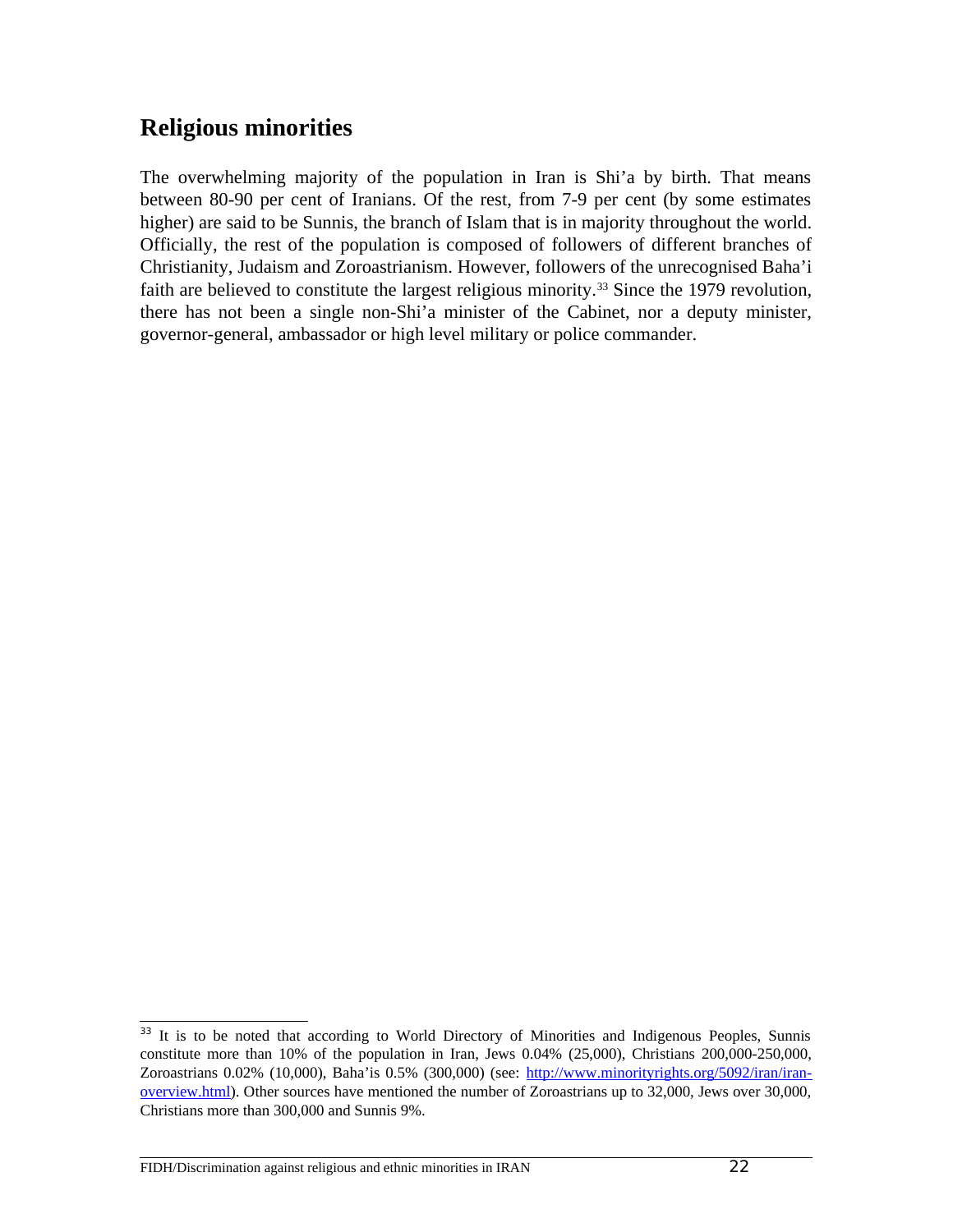### **Baha'is**

Regarding it to be 'man-made' in comparison with 'divine' religions, the Baha'i faith is seen as the worst form of heresy by the Islamic Republic authorities, as it originated in Iran in the 19<sup>th</sup> century and its founder claimed to be a messenger of God. Although Islam recognises Judaism and Christianity as divine religions before it, Muslims believe Prophet Mohammad was the ultimate prophet of God and Islam the ultimate divine religion. Others, such as the Baha'i faith, are man-made religions and thus tantamount to apostasy. Its followers are considered to be apostates and frequently accused of spying for Israel, presumably because their founder is buried in Israel and their Centre is also located there. In early 2009, in a letter to the intelligence minister, then Prosecutor-General Ayatollah Dorri Najafabadi, emphasising that the Baha'i World Centre is located in Israel, said: "[The Baha'is] have long-standing and solid relations with the Zionist regime and they engage in collecting information, infiltrating activities and demolishing the ideological foundations of the people."[34](#page-22-0)

Followers of the Baha'i faith, reportedly around 300,000, have been treated harshly in particular since the Islamic revolution of 1979. By estimates of the international Baha'i community, more than 200 Baha'is are believed to have been killed since 1979, many of them executed and others killed in other ways.

Although the waves of killings and executions have subsided since the early 1990s, pressures of different forms on the community has increased in particular since the taking of office of the incumbent President Ahmadinejad in 2005.

Problems faced by the Baha'is may be classified into at least five categories:

**1. Direct political persecution**. Members of the Baha'i community are frequently arrested and spend long spells in detention or sentenced to imprisonment.

It is beyond the scope of this report to give full details of such persecution, but we provide a few non-exhaustive examples from 2010, emphasising that there are others: Since the beginning of 2010, numerous Baha'is have been sentenced to imprisonment, e.g. two in Hamedan to one year each; five in Mashhad to five years each and four to two years each; one in Semnan to three years; one in Sari to one year and one to six months; one in Bonab to one year. Scores of others have been detained in Tehran, Shiraz, Yazd, Sari, Semnan and elsewhere.

Seven Baha'is, who were responsible for coordinating the Baha'i community's affairs were detained in March and May 2008 and have been held since. They have appeared in court several times, the last being in June 2010, but it is still unclear what specific charges they are facing, except the recurring charge of espionage and the vaguely worded charges of "propaganda against the Islamic system," and "corruption on earth."

<span id="page-22-0"></span><sup>34</sup> <http://www.farsnews.com/newstext.php?nn=8711271271>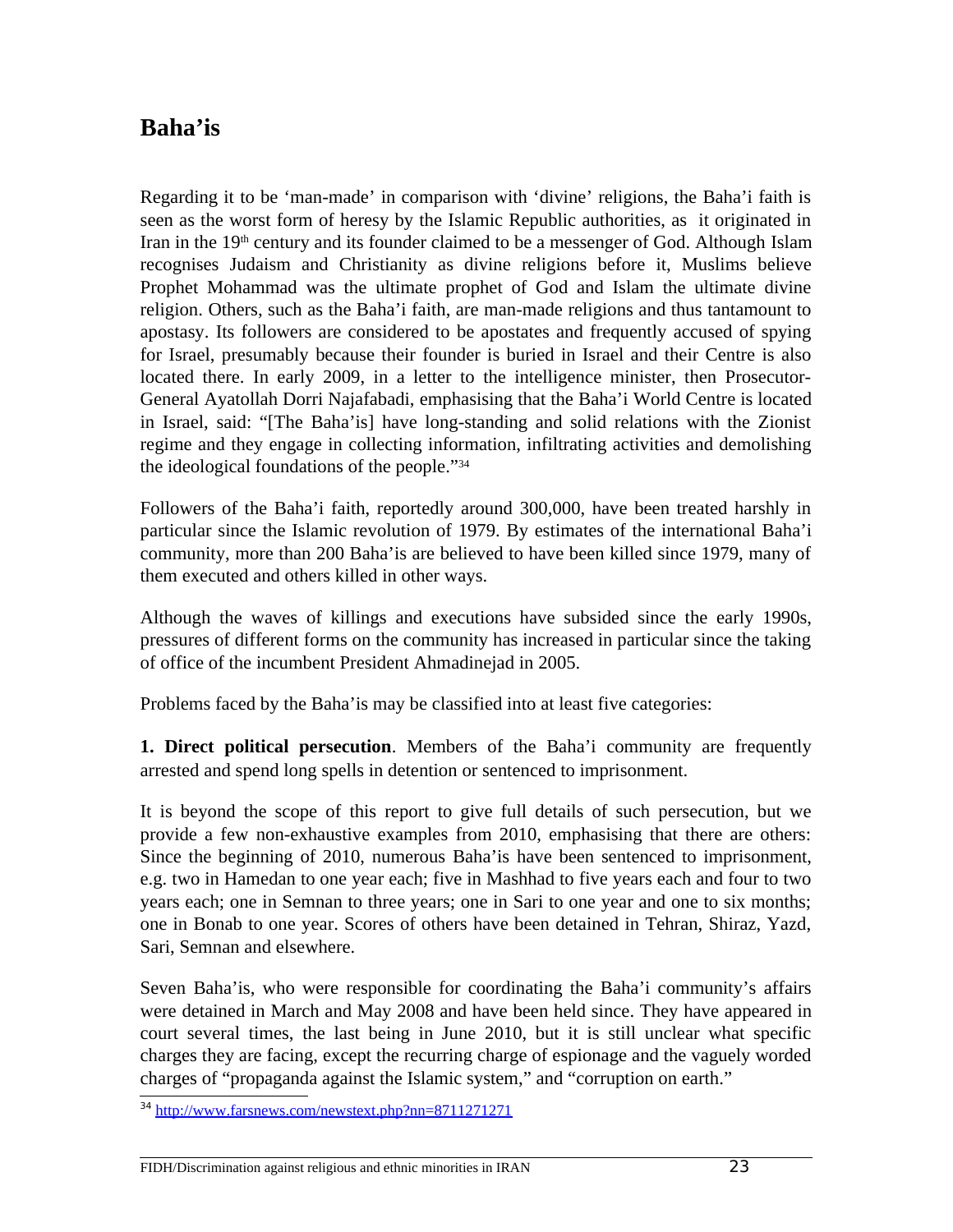A total of 140 Baha'is were reportedly arrested during the post-election protests in 2009, of whom 40 are believed to remain in detention at the time of writing.

**2. Demolition of cemeteries and property.** The cemeteries of Baha'is in various cities have been regularly attacked and demolished, at times completely and at other times partially, by bulldozers, e.g. in Mashhad (June 2010); Damavand, west of Tehran (April 2010); Abadan and Khorramshahr, southern Iran (December 2009); Villashahr and Najafabad, central Iran (September 2009); northern city of Qaemshahr for the fourth time (January 2009); Isfahan (September 2008). Permission to bury the deceased Baha'is is frequently refused.

Houses and property have not been spared either. While, there have been recurrent reports of attacks on and damaging property, in the most recent case, 50 houses of Baha'is in a village near Sari, in the northern Mazandaran province were demolished in June 2010. The Baha'i community has reported a number of cases of land and property confiscation.

**3. Denial of education.** The Baha'i students have regularly been deprived of entering the university or expelled afterwards. For many years, Baha'i students were denied the right to higher education by the requirement to declare their allegiance to Islam or one of the three officially recognised religions in application forms. The requirement was removed<sup>[35](#page-23-0)</sup> in 2004, but Baha'i students who passed the university entrance examinations were not able to enrol, because they had been described as Muslims on result forms, which they tried to have corrected. Out of nearly 180 Baha'is who were admitted in 2006, most were expelled later when the authorities established their religious allegiance, which the Baha'is refuse conscientiously to conceal. In 2007, at least 130 were expelled. In the current academic year, they will be facing the restriction pronounced by the CSSB (See Employment and Education Regulations above).

Even Baha'i children in primary and secondary schools and their parents are insulted and face pressure from school authorities.

**4. Denial of employment and business.** A problem of similar nature persists in regard to employment by state institutions, which are legally bound not to employ the Baha'is. The state also refuses to issue business licences to followers of the faith or revokes the existing licences by refusing to extend them when they come up for renewal, unless they recant their belief.

**5. Denial of social rights.** Baha'is are not covered under the social security and pension system. They do not have the right to inheritance and do not qualify for financial compensation in case of physical harm or being killed. Marriage and divorce solemnised by the Baha'is are not recognised, and they cannot use the authorised notaries public, where couples are required to state their religion to be entered in documents.

<span id="page-23-0"></span><sup>&</sup>lt;sup>35</sup> The state-run universities removed the requirement, but the quasi-private Islamic Azad (free) University still includes it.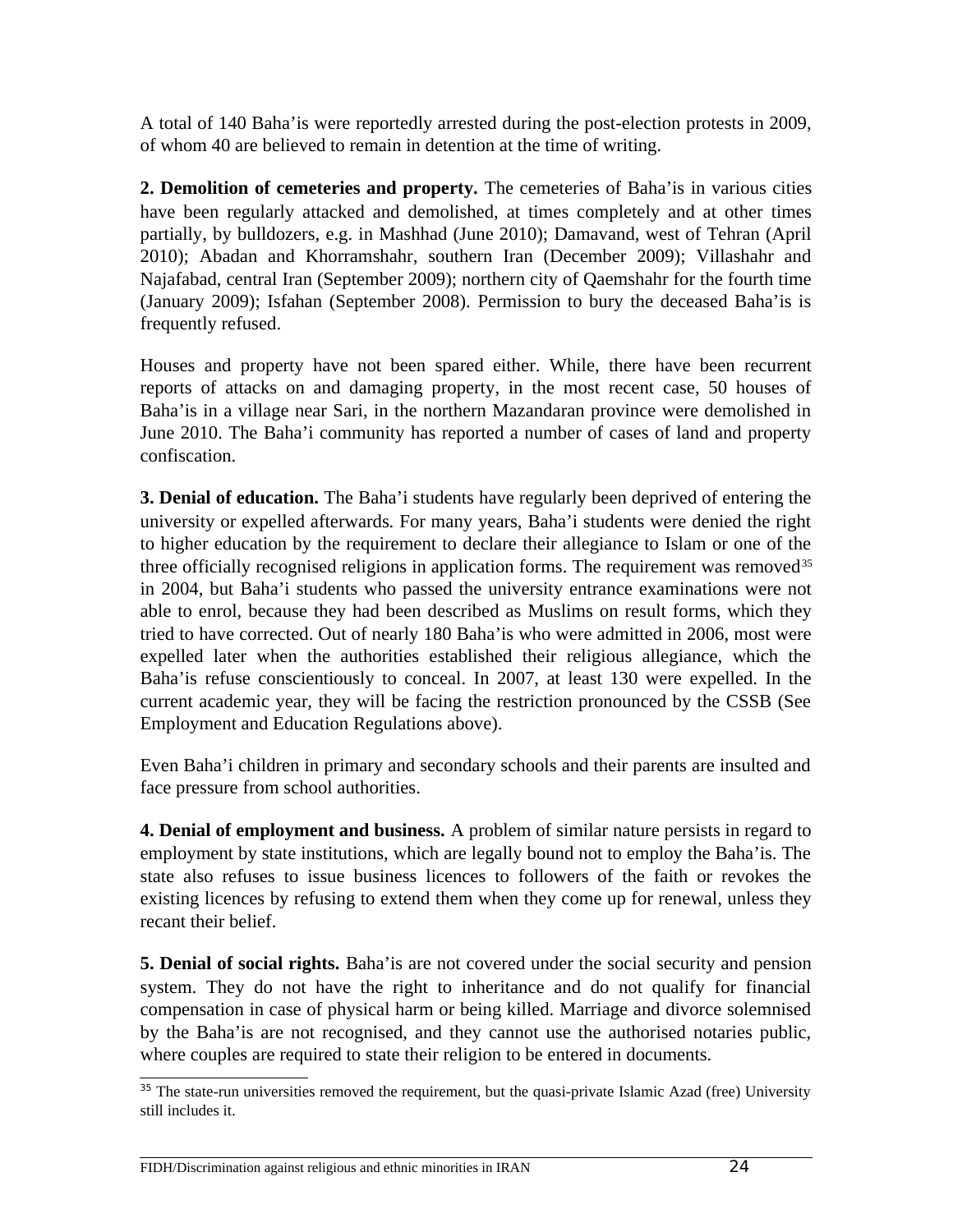### **Christians**

Generally speaking, there are two groups of Christians in Iran, who may be classified as ethnic and 'non-ethnic'. Ethnic Christians include the Armenians, Assyrians and Chaldeans. Many of them are followers of the Orthodox Church, but some are also Catholics or Protestants. 'Non-ethnic' Christians are mostly followers of the Protestant and Evangelical churches and many are converts from Islam.

The recognition of Christianity as one of the three non-Islamic accepted religions by the Constitution has given a safe margin to the ethnic Christians only. 'Non-ethnic' Christians, however, have faced great pressure because, unlike the 'ethnic' Christians, they are involved in proselytising.

Former Muslims who have converted from Islam are frequently persecuted, ill treated and prosecuted for their beliefs. According to Islamic tenets, Prophet Mohammad was the last prophet of God and Islam the last and ultimate religion on earth. Any conversion from Islam to pre-Islamic religions is forbidden and considered as an act of apostasy. Even if a person was not a Muslim before conversion to Islam, but decided to give up Islam and convert back to their previous religion or another religion, they would be considered apostates.

The evangelical priests and missionaries are also persecuted for proselytising, i.e. attempting to convert Muslims to Christianity.

Some examples of the persecuted Christians in recent years, covering the period of the eighteenth and nineteenth periodic reports,<sup>[36](#page-24-0)</sup> are as follows:

- Ghorban Dordi Tourani, pastor of House group Church, was killed with his throat cut outside his house in the northern city of Gonbad in November 2005.
- Mohammad Jaberi and Mohammad Ali Ja'afarzadeh, of the House group Church, were killed in May 2007.[37](#page-24-1)
- Abbas Amiri was killed by security forces in Isfahan in 2008. His wife reportedly also "died of injuries under torture"[38](#page-24-2)

Other than those unlawful killings, newly converted Christians are regularly detained and held for long periods in detention. They are occasionally charged with apostasy, but in recent years most have either been released after a period in detention or received

<span id="page-24-0"></span><sup>&</sup>lt;sup>36</sup> Numerous other cases of similar nature have occurred prior to the said time span (See [http://www.jesusmygod4.blogspot.com/\)](http://www.jesusmygod4.blogspot.com/).

<span id="page-24-1"></span><sup>&</sup>lt;sup>37</sup> Other reports indicated that both were executed in Evin Prison, Tehran, in May 2007, Mohammad Jaberi for converting to Christianity and Mohammad Ali Ja'afarzadeh for claiming to be a prophet.

<span id="page-24-2"></span><sup>38</sup> It is not clear if his wife was also a Christian.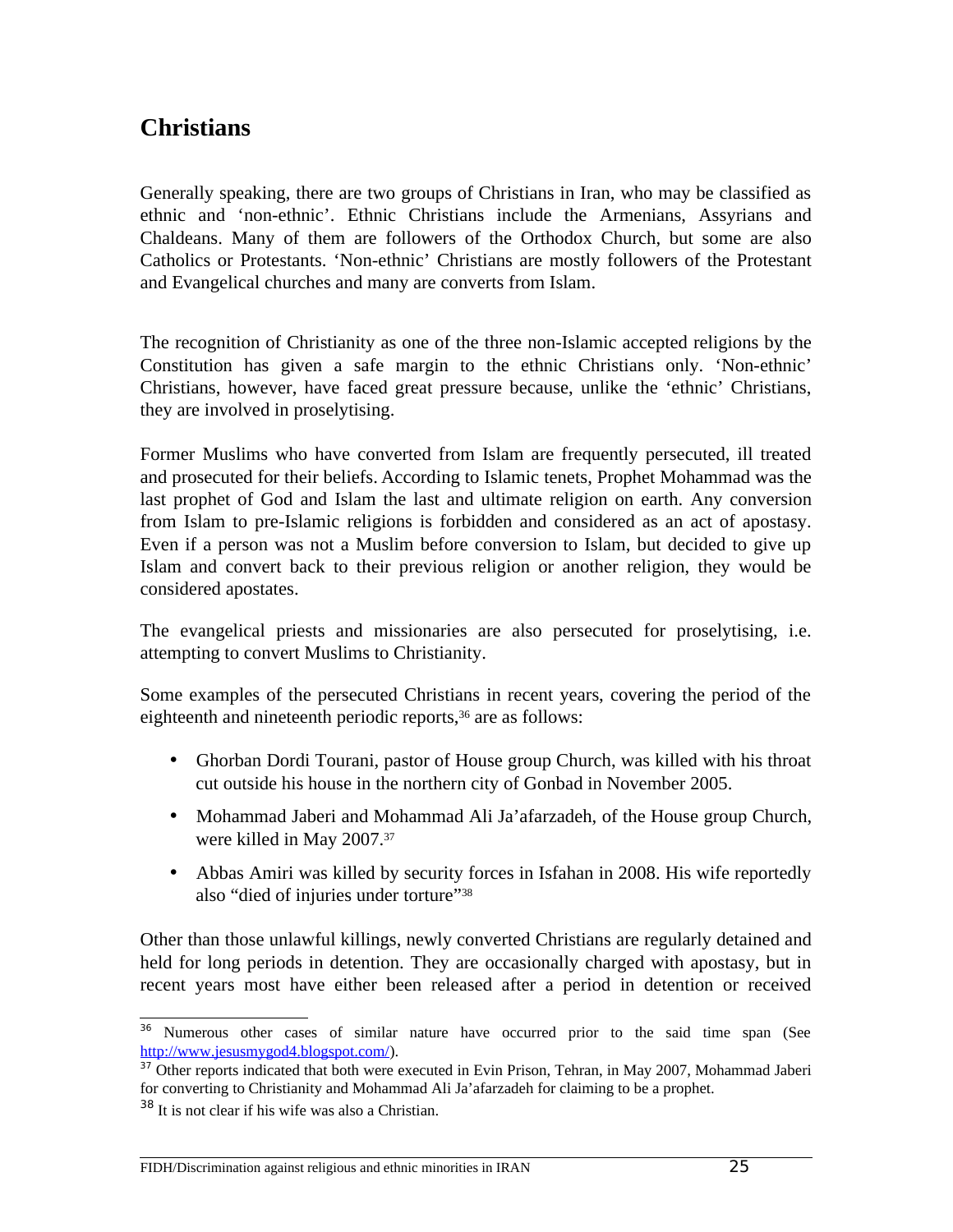imprisonment sentences. There are frequent attacks on public celebrations of Christmas every year in various cities including Rasht and Karaj as well as Tehran.

Most recently, a number of followers of the Pentecostal Church were arrested in Tehran and Rasht in June 2010. They included Pastor Behrouz Sadeq Khanjani, who was arrested in Shiraz. Another priest of the Church, Yousef Nadarkhani, has been in detention in Rasht since October 2009, for objecting to the practice of forcing Christian school students to read the Quran. A house-church pastor, Behnam Irani, who had been detained in Karaj in April 2010, was released on bail in late June. All three pastors had been detained in previous years as well. Their lawyer said the main charge against them was apostasy, but they had also been charged with "acting against the national security," "insulting Islam," and "propaganda against the system." He also said that the number of newly converted Christians charged with apostasy was on the rise and he represented about 10 of them.[39](#page-25-0)

Wilson Issawi, pastor of the Assyrian Pentecostal Church of Kermanshah, was arrested in February 2010 and was released on bail in March. Authorities had earlier sealed his Church and banned him from returning to Kermanshah or reopening the Church. Last year, two other Assyrian Pentecostal Church centres had been closed down in the Shahrara district of Tehran and the city of Urmiya in north-western Iran.

Books on Christianity are printed in small print runs and they are not available in the provinces. Christians have to travel to Tehran to buy religious books.

In early June 2010, Gerdab.ir, one of the websites of the Islamic Revolutionary Guards Corps, reported that hundreds of "distorted versions" of the Old and New Testament had been discovered at the border and burnt on the spot.

<span id="page-25-0"></span><sup>39</sup> <http://www.dw-world.de/dw/article/0,,5742972,00.html>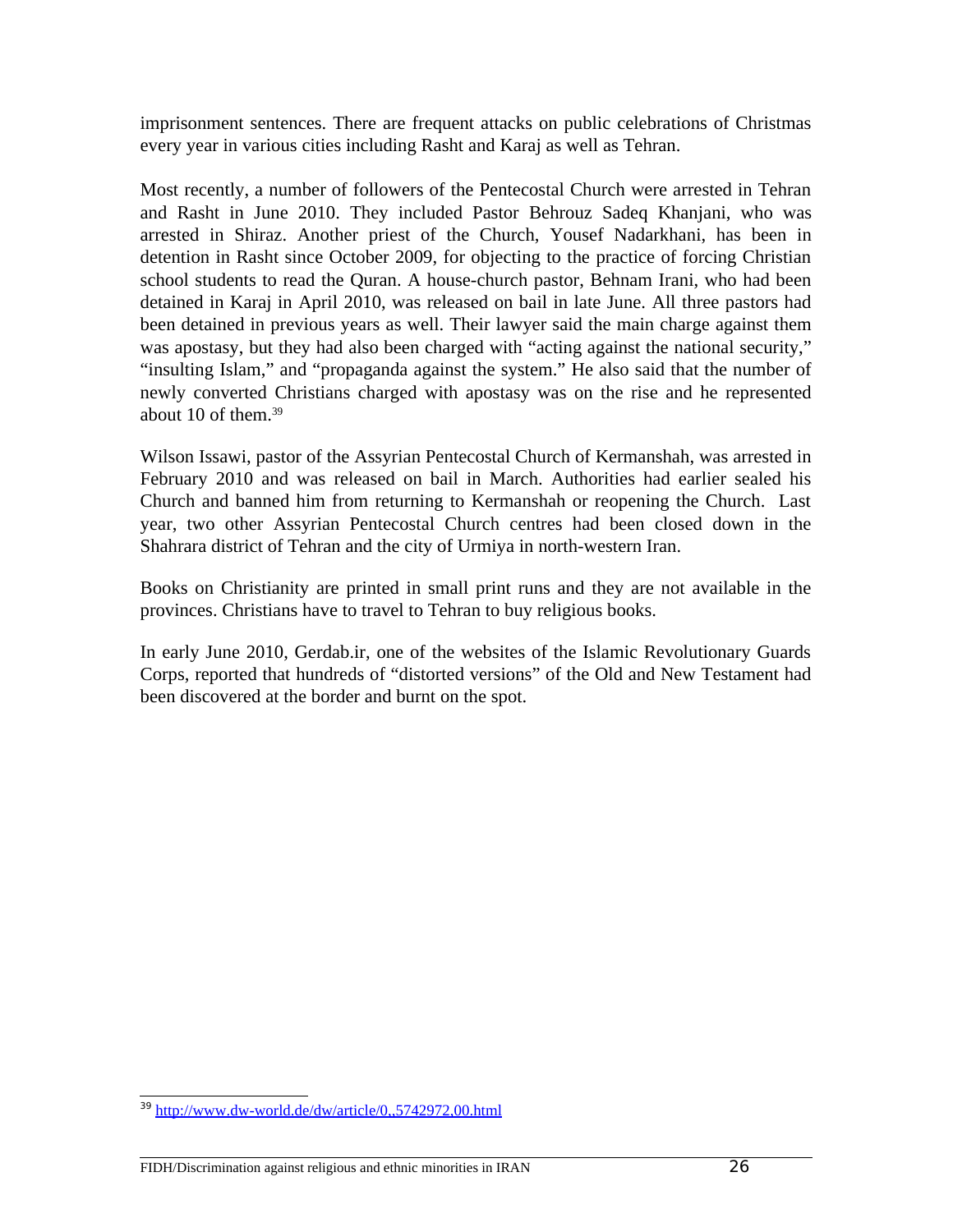### **Sunni Muslims**

Sunni Muslims are estimated to constitute about 10% of the total population, if not higher. The overwhelming majority of Sunni Muslims belong to the Kurdish, Baluchi and Turkmen ethnic groups, and their ethnic origin further compounds the problems. They live in 16 provinces of Iran. Most Kurds, Baluchis, and Turkmens are Sunnis. Officially Sunni Muslims are not supposed to face any problems in the Islamic Republic of Iran and even freely practise their own canon in respect of various social and religious issues (Article 12 of the Constitution). That is certainly far from the reality.

In recent years, pressures on the Sunni Muslims have increased throughout Iran. For instance, the authorities have removed a special annex for the Sunni Muslims from school textbooks in the Turkmen Sahra region. In the same region, the Sunni clerical teachers who taught religious subjects have now been forced to sign teaching contracts as sports or other instructors. Furthermore, the only possibility for Sunni clerics to be employed by the state was through an examination that allowed them to enter and complete academic studies. The School of Theology of Tehran University has now stopped holding that examination. Sunni sources have reported that they are not given permission to publish their religious books.

In 2008, the High Cultural Revolution Council<sup>[40](#page-26-0)</sup> passed the statute of the "State Council" for Planning Curricula of Sunni Seminaries." The measure has ever since provoked strong objections from the Sunni leaders, who have written to the president demanding its revocation.

As noted before, there has not been a single Sunni Moslem among ministers, deputy ministers or even province governors-general. The Sunni Muslims are not allowed to construct mosques in large cities such as Tehran, Mashhad, Isfahan, and others. In other cities, where such mosques exist, they face great difficulties when repairs are needed and they are not given permission to build new mosques. The only Sunni mosque in Mashhad, Feyz Mosque, was demolished in 1993 leading to strong protests from all Sunnis.

#### **Persecution of Sunni clerics**

The following is a non-exhaustive list of detention, imprisonment and execution of Sunni religious leaders in recent years:

- 14 May 2006: Molawi Abdolrahman Rajabi, Baluchi Sunni muezzin of a mosque in Zahedan, was shot dead by members of the Basij paramilitary force.
- After the Imam Abu Hanifeh Sunni Mosque and Seminary in Azimabad of Zabul, in the south-eastern Sistan-Baluchistan province, was demolished overnight in

<span id="page-26-0"></span><sup>40</sup> See Footnote 19.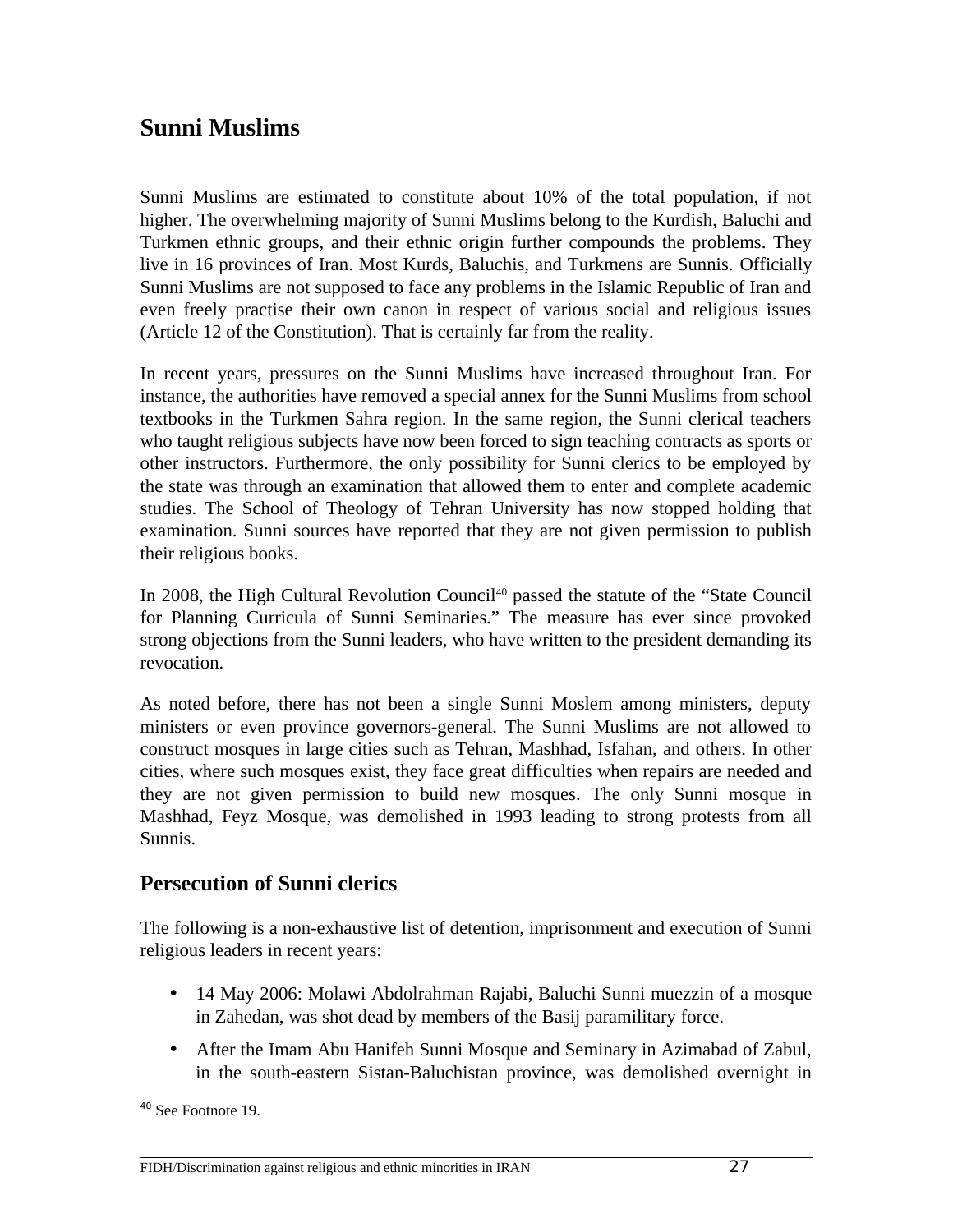late August 2008, scores of Sunni Muslims and a large number of their clerics (titled in Baluchistan as Molawi) have been detained for long periods and occasionally sentenced to imprisonment. In August and September 2008, Molawis Ahmad Narouie (substitute Friday imam of Zahedan and head of Sunni Online), Hafez Mohammad Ali, head of Imam Abu Hanifeh Theology School, Yousef Esmail-Zahi, Abdolmajid Salah-Zahi, Molawi Abdollah Brahuie, Molawi Zabihollah Brahuie, Dr Nour Mohammad Shahbaksh and his brother Abdolrahman Shahbakhsh, Mohammad Omar Baluch, Abdolqader Narouie, and Molawi Ali Narouie were among the detainees.

- Reports in January 2010 indicated that 19 Sunni clerics had been arrested for spreading Sunni teachings in Kurdistan, Kermanshah, Baluchistan, West Azerbaijan, Ahvaz (Khuzestan), Tavalesh (Gilan province) and Khorassan province. Five of them were Baluchi clerics, who had studied in Pakistan and were detained after returning to Iran. These were Molawi Habib Hakimzadeh in Taybad, Molawis Sadiq Rashidi and Abdolsattar Haydari in Torbat Jam, Molawis Nour-Ahmad Laqaie and Abdolkarim Gol in Khaaf.
- Molawi Abdolali Khayrshahi, a Baluchi Friday imam of Sunni Muslims in Mashhad, spent two years in detention and was then sentenced to 9 years imprisonment and internal exile.
- Sunni Kurdish clerical leaders in the western provinces of Kermanshah, Kurdistan, and parts of West Azerbaijan known with the title of Mamusta or Mullah, have been victims of repression, too. In 2008, the Special Court for Clergy of Kermanshah sentenced Mamusta Sayfollah Hosseini to 28 months of imprisonment and subsequent internal exile in Isfahan province. Mamusta Hossein Hosseini was sentenced to 10 months imprisonment and subsequent internal exile in Zanjan province. Both were mass prayer leaders in Javanrood and affiliates of the *Maktab-e* Quran (School of Quran) in Kurdistan. Mamusta Ayyub Ganji, a prayer leader in Sanandaj, provincial capital of Kurdistan, has been sentenced to 10 years imprisonment. Ten members of *Maktab-e* Quran in Bukan were sentenced to 91 days of imprisonment each.
- In early 2009, two Baluchi Sunni clerics, Molawi Abdolmajid Salah-Zahi and Molawi Abed Gohra-Zahi, as well as other members of the Baluchi ethnic group, were sentenced to 22 years imprisonment for alleged affiliation to the *Jondollah*, a group engaged in armed struggle against the government in Baluchistan.
- In November 2009, Molawi Abdolghani Shahbakhsh, a substitute Friday imam of Zahedan and a Sunni Baluchi theology teacher, and a number of managers of Sunni seminaries were arrested for having admitted Afghan and Tajik theology students and resisting the government planning for Sunni seminaries.
- On 10 April 2008, two Baluchi Sunni clerics, Molawi Abdolghodus Mollazahi and Molawi Mohammad Yusof Sohrabi, were hanged in Zahedan. They had been arrested following an attack by the security forces on the Sunni seminary in the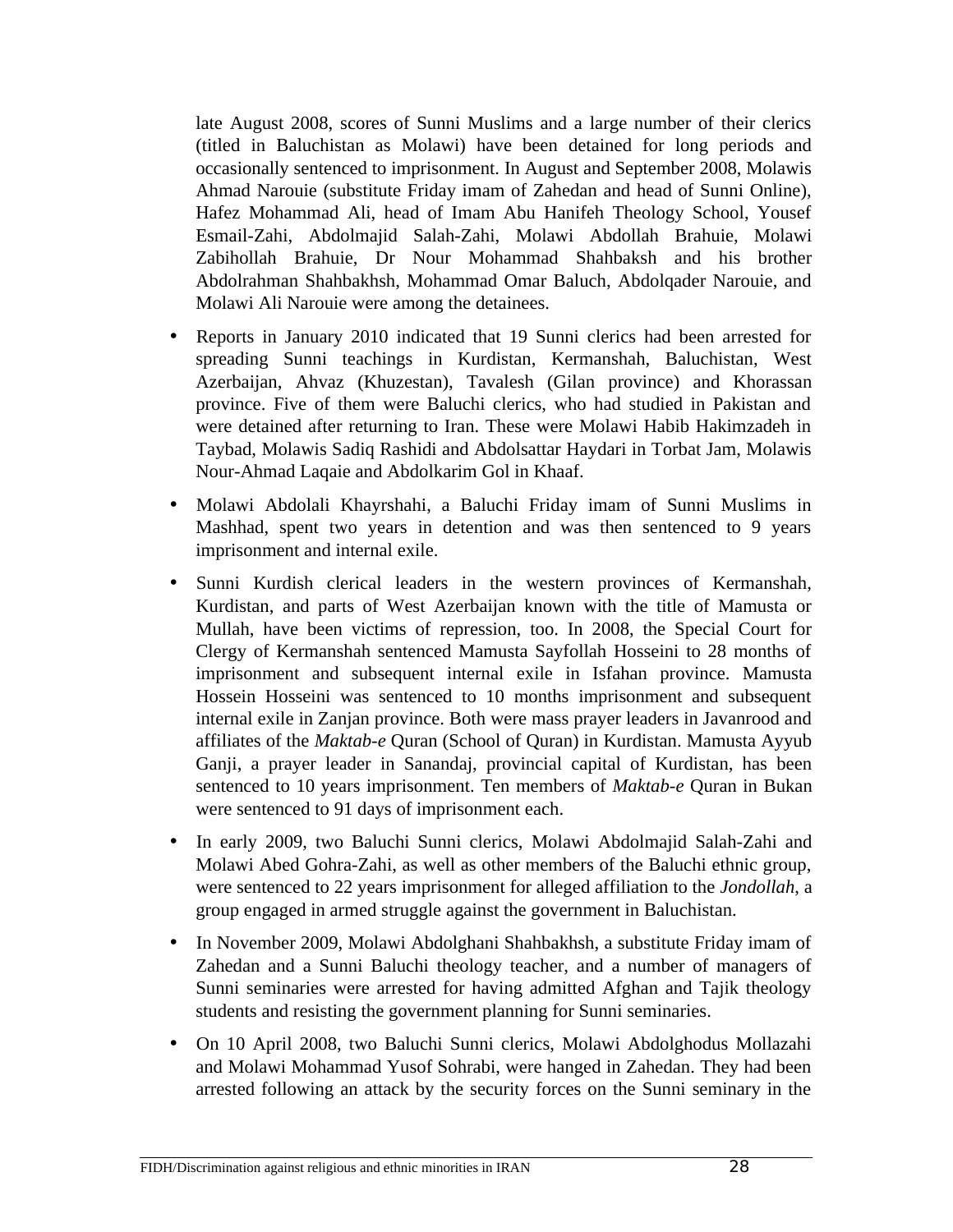city in December 2007. A statement of the local Justice Department carried by the semi-official news agency, ISNA, referred to them as "disrupters of social security who intended to sow discord between the Shi'a and the Sunnis."

• On 4 March 2009, two more Baluchi Sunni clerics, Molawi Khalilollah Zare'i and Molawi Hafez Sallaheddin Seyyedi, were hanged in Zahedan prison. The Justice Department of Zahedan announced that they had been charged with "*moharebeh* [fighting God] and "corruption on earth" through membership of terrorist groups," according to the daily Jomhuri Eslami, 5 March 2009.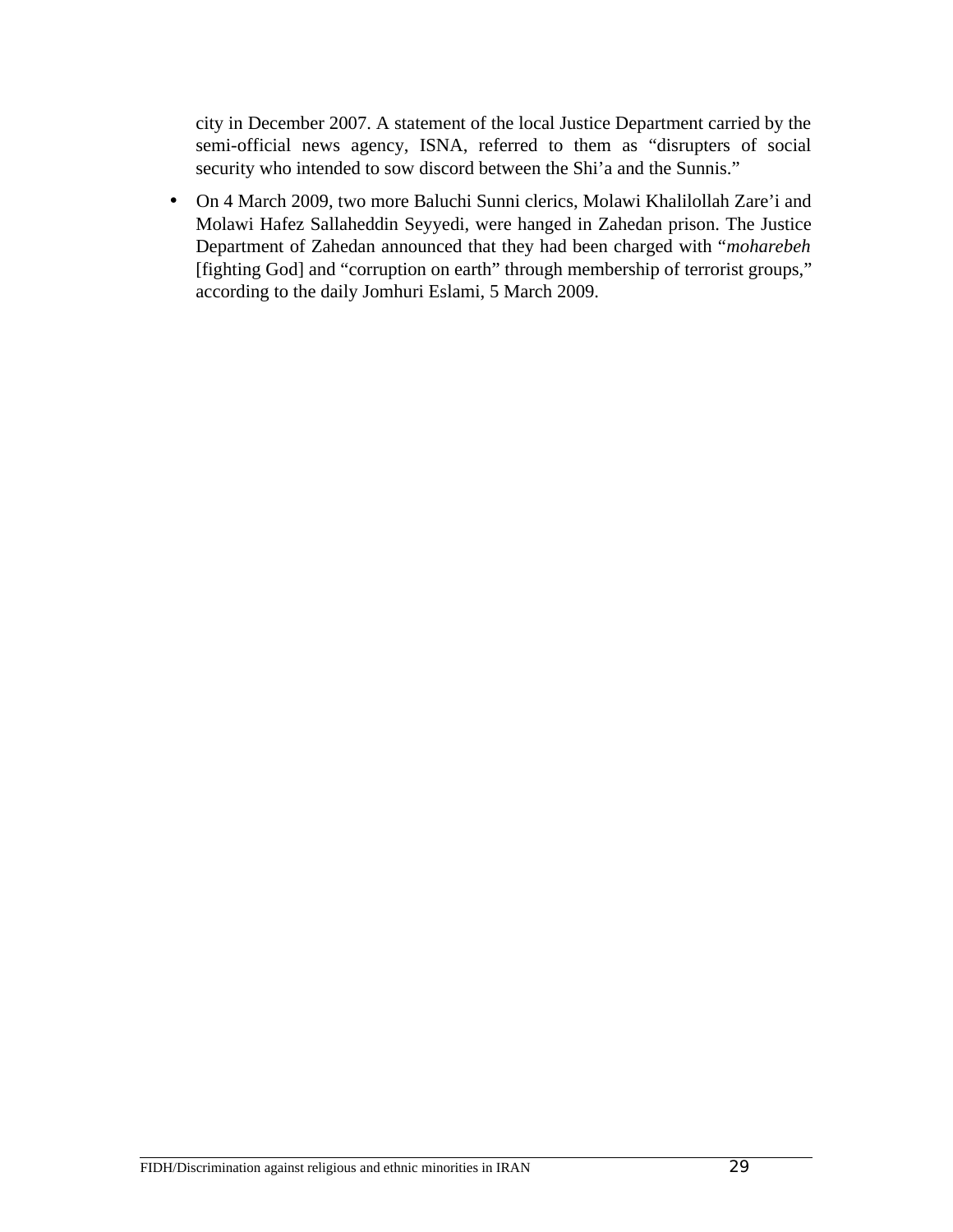# **Sufis**

The various Sufi orders, including Nematollahi, Naqshbandi, Qaderi, Yazidi and others have been victims of repression, especially in recent years. The Nematollahi Gonabadi Order has probably been persecuted more strongly than all.

The Nematollahi Gonabadi Order members consider themselves to be Shi'a Muslims. Their prayers centres are called *hosseinieh*, after Hossein, the third imam of the Shi'a. Their leader Dr. Noorali Tabandeh celebrates the important religious events, in particular the days of Tasua and Ashura that mark the martyrdom of the third Shi'a Imam Hossein. Nevertheless, their belief that anybody from any religion may find God and their practical rejection of the clerical hierarchy and dogma is anathema to the Islamic Republic authorities. The Nematollahi Gonabadi Order has faced perhaps the most pressure ever since the taking of office of Mr. Ahmadinejad in 2005, and in particular in the last couple of years. The support by their leader, Dr. Noorali Tabandeh, for Mehdi Karrubi, a reformoriented presidential candidate in 2009, encountered the Order with more pressure.

The *hosseinieh*s of the Nematollahi Gonabadi Order were demolished in the city of Qom in February 2006, then in the city of Borujerd in November 2007 and in Takhteh Fulad of Isfahan in Feburary 2009. During the latter attack, the Tomb of Dervish Nasser Ali, a cultural heritage monument, was also demolished. Their prayer centre in a village in Isfahan, a private house, was demolished in July 2008. In Ahvaz and Omidiyeh, both in Khuzistan province, their *hosseinieh*s were attacked by people throwing Molotov Cocktails, in June and October 2008 respectively. The Ministry of Intelligence agents attacked the Order's *hosseinieh* in Karaj in June 2010.

Hundreds of dervishes of this Order have been detained and arrested or faced other ill treatment on various occasions in the past few years. Others have been sentenced to fine or imprisonment, e.g. Mohammad Esma'il Salahi in Maybod (Yazd) to one year in September 2008; Jamshid Lak in Dorood (Lorestan) to 74 lashes in January 2009; Amin Dalvand in Qom to one year in October 2009.

In May 2010, 24 dervishes from the Nematollahi Gonabadi Order were sentenced to prison terms ranging from 91 days to five months, flogging, and internal exile for a demonstration outside the Governor's Office in Gonabad, eastern Iran, in July 2009. The demonstration had been prompted by the detention of Mr. Gholam-Abbas Zare-Haqiqi, the supervisor of the Dervishes cemetery, known as *Mazar-e Soltani*, in Bidokht, who had allowed a burial to take place there, despite a government directive banning such burials. Mr. Zare-Haqiqi has also been sentenced to four months imprisonment. He is facing another standing imprisonment sentence of seven months for a similar case in the past.

In other instances, various people have been expelled from work or lost their licences for their affiliation to the Nematollahi Gonabadi Order. For example, three female teachers, Lida Taban, Vida Taban and Faezeh Vahedi were expelled from work in Karaj and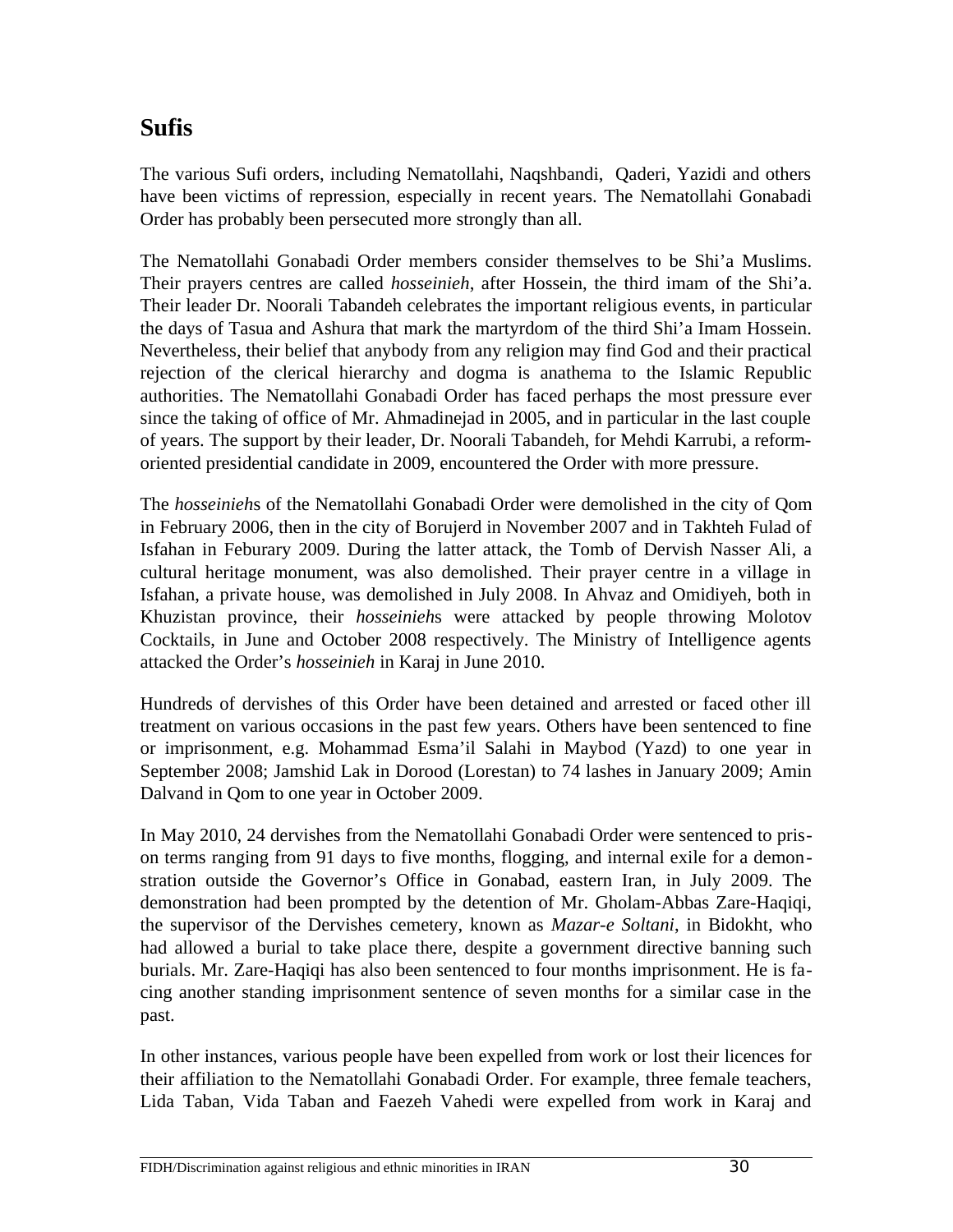Hashtgerd after seven years of teaching in July 2008. Three university professors, Dr. Nassir Ahmadi, Emad Mardani and Dr. Bijan Bidabadi were also expelled in July 2008, while two lawyers, Mostafa Daneshju and Omid Behroozi lost their licences for the same reason, also in July 2008. Another lawyer, Farshid Yadollahi, also lost his licence. All three had represented the cases of dervishes on various occasions.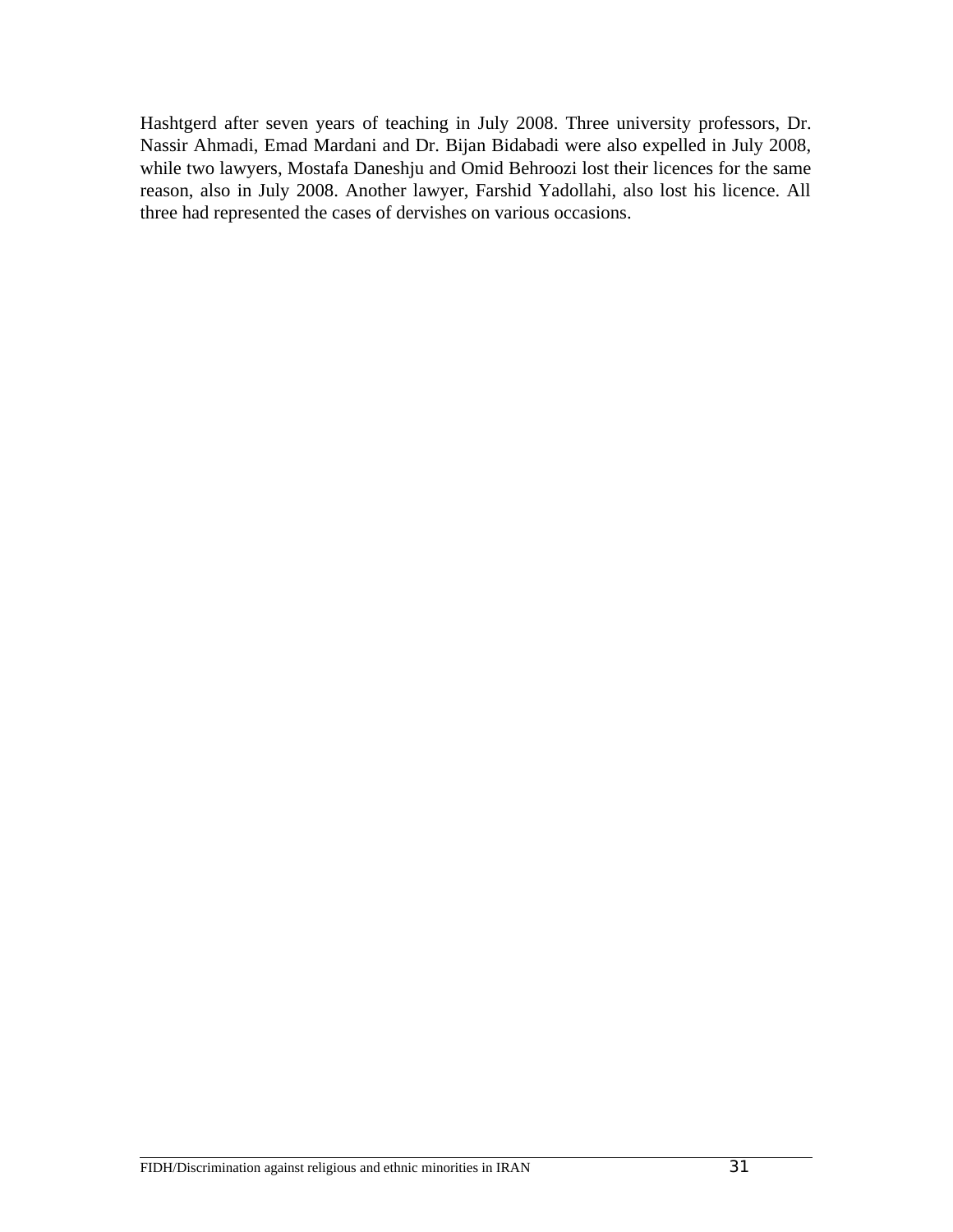## **Others**

A number of other religious groups have been targets of repressive measures.

- **Ahl-e Haq**: This is an Alawite faith with several branches and some following in the western Iranian Kurdish and Azerbaijani regions. They consider themselves to be a sect of the Shi'a Islam. Their deep love of the first imam of the Shi'a, Ali, has given them the epithet of Ali-Allahi, i.e. people who believe Ali to be God. Some Ahl-e Haq followers have been sentenced to death in the past. Sahandali Mohammadi, Bakhshali Mohammadi, Ebadollah Qassemzadeh, Yunes Aqayan and Mehdi Qassemzadeh, were arrested in 2004 in Miandoab, a West Azerbaijan city in western Iran, after they clashed with the attacking police forces, and sentenced to death. The sentences of the first three were commuted to 13 years imprisonment and the death sentences of the latter two were upheld. Mehdi Qasssemzadeh was executed in February 2009.
- **Al-e Yassin** is, according to its members, a cultural association that started operating in 1996-97. Its leader is Mr. Payman Fattahi, whose followers refer to as Master Ilia M. Their proclaimed aim is "to raise the level of public awareness and develop 'the culture of thinking.'" The authorities have closed down the group's publications, and detained its members. Their leader Mr. Fattahi was detained in May 2007, released in January 2008 and rearrested in January 2009. He is said to be accused of heresy, promoting Christianity and atheism, and acting against national security, among others, and held by the Ministry of Intelligence in Section 209 of Evin Prison in Tehran. One of his brothers, Ramin Fattahi, spent 45 days in detention and died a few days after being released in January 2008.
- **Ayatollah Seyyed Hossein Kazemeyni Borujerdi**, a Shi'a cleric, who believes in separation of religion from politics and is a critic of the *Velayat-e Faqih* theory, had a *hosseinieh* (a prayer centre) which was attacked in October 2006. He and many of his followers were arrested, some of whom were sentenced to long term imprisonment. After initial reports of a death sentence, the ayatollah was sentenced to 11 years imprisonment and is currently serving his sentence.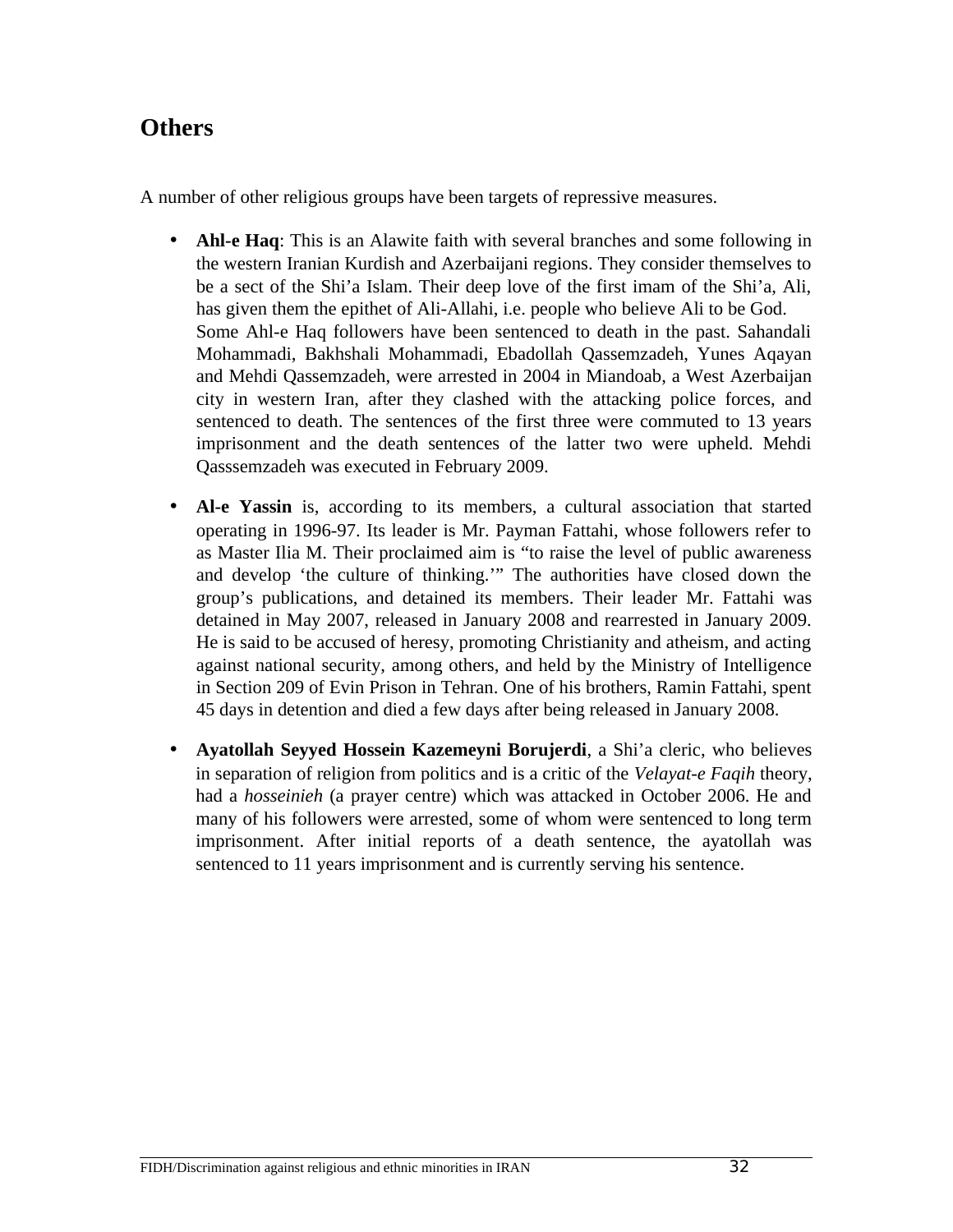# **Conclusion and Recommendations**

### **Conclusion**

The Islamic Republic of Iran is based on a theocratic theory that is very narrowly interpreted to favour a small group among the Shi'a Muslims and in particular a group of Shi'a clergy and discriminate against other Shi'a and Sunni Moslems as well as believers of other religions and non-believers. It has an extremely discriminatory system and structure of government that excludes not only the non-Shi'a Moslems and other believers on ground of their religion but also ethnic people on ground of their origin. Further, the IRI denies the right of believers to believe in or practice a religion or belief of their choice and it refuses the right of ethnic groups to receive education, to write and publish freely in their own mother tongue, as the IRI reports state, and to celebrate their cultural events.

### **Recommendations**

We recommend to the Committee on the Elimination of Racial Discrimination to urge the Islamic Republic of Iran to:

- Amend the provisions of the Constitution, the Islamic Penal Code, the Civil Code and all relevant laws that discriminate against the non-Sh'ia and non-Moslems and to bring them in conformity with the provisions of the ICERD as well as the Universal Declaration of Human Rights;
- Include specifically in those amendments the right for all the people to freedom of thought, conscience and religion, the freedom to have or to adopt a religion or belief of one's choice or to change them, and to freely exercise their religion or belief without any restriction; as well as the right to be agnostic or atheist;
- Stop in practice the discrimination and harassment of non-Moslems, and the Sunni Moslems and the systematic persecution of the Baha'i minority, until those laws are amended;
- Take specific measures to ensure the right of all citizens to education and employment, regardless of their race, colour, descent, national or ethnic origin, language, religion or belief;
- Put an end to economic, political, and cultural discrimination against the ethnic and religious minorities;
- Stop forced evictions and displacement of people of ethnic origin and the measures to change the demographic composition of the ethnically inhabited regions
- Recognise and facilitate the right of ethnic people to practise their culture, receive education in their mother tongue and have their own publications and media in conformity with the ICERD and ICCPR of which Iran is a State party.